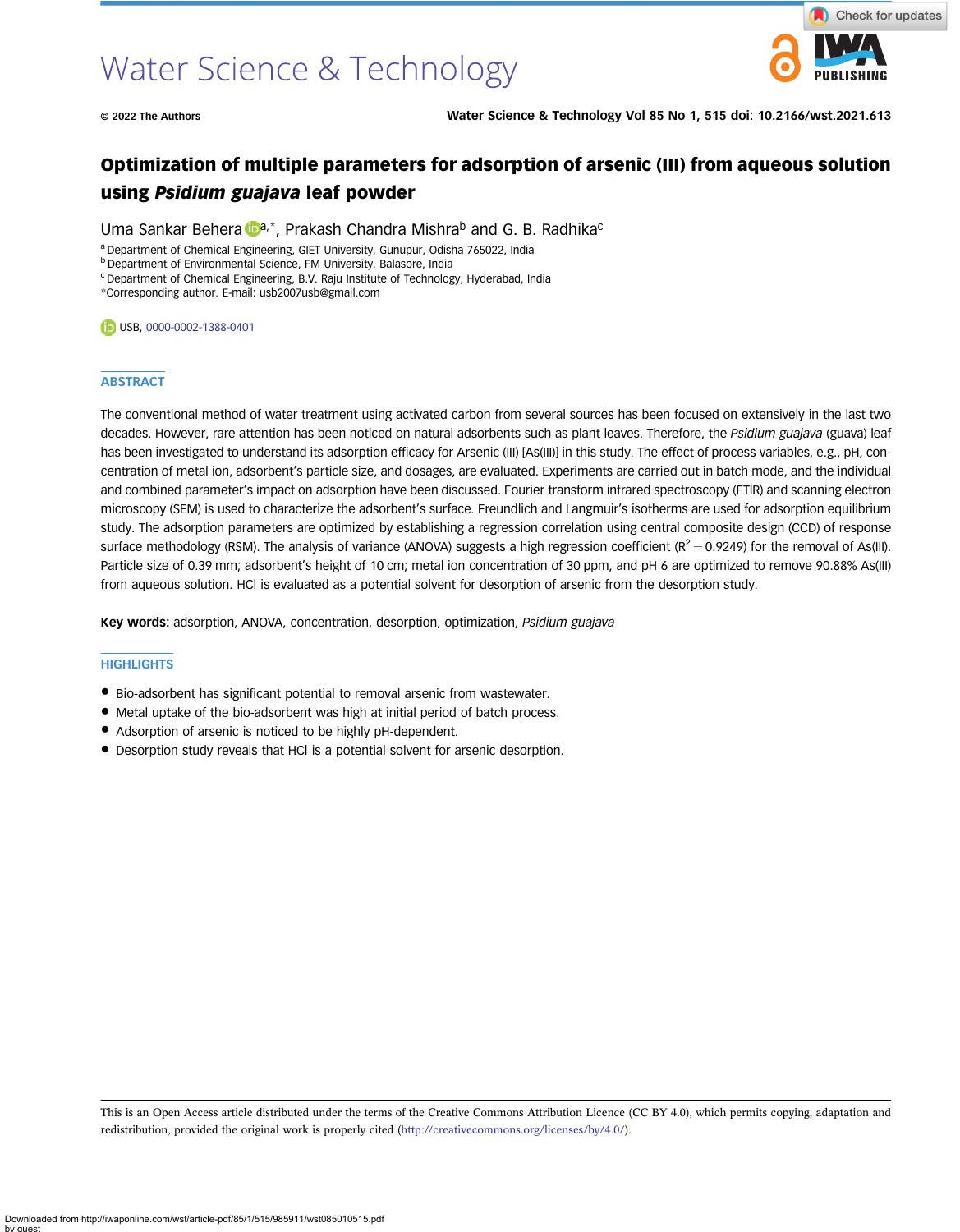

# **INTRODUCTION**

Metalloid arsenic is found on the earth's crust in oxide form and enters the water body due to rock dissolution, which is highly poisonous. Researchers have found the increasing concentration of arsenic toxicity and its contamination in the groundwater in the recent era. Arsenic concentration in the groundwater is increasing rapidly due to: (a) excess utilization of the chemical fertilizer that containing arsenic, (b) utilization of pesticides containing arsenic, (c) waste disposal from paint and dye industries (i.e., for dye and paint production arsenic is used), (d) waste disposal from the glass industries (i.e., to make spiral glass, arsenic is used), (e) waste disposal of wood industries where arsenic is used to preserve the wood. In addition to the above, arsenic also can enter the water body through volcanic eruption and mining. The arsenic occurrence in water is endangering the life of aquatic flora and fauna and is very harmful if we consume it even in small quantities. Therefore, arsenic-contaminated water must be treated before being discharged to the water body. Arsenic occurrence in the consumable water is not at all desired. However, the presence of arsenic in drinking water is acceptable up to a limit of  $10 \mu g/L$  as per the world health organization (WHO) and the Indian council of medical research (ICMR) ([Kumar & Puri 2012\)](#page-18-0). The presence of arsenic (III) [As(III)] beyond the permissible range may cause a health hazard, causing diseases such as black foot, nervous disorders, respiratory distress, kidney failure, cancer, and vascular diseases ([Manju](#page-18-0) et al. 1998; [Christen 2001](#page-18-0); [Zeng 2003](#page-19-0); Goel et al. [2004;](#page-18-0) Chio et al. [2009](#page-18-0)). The research revealed that, commonly, arsenic occurs on the earth's surface in its trivalent and pentavalent states. However, trivalent arsenic [i.e., As(III)] is more harmful than pentavalent arsenic [i.e., As(V)] owing to its better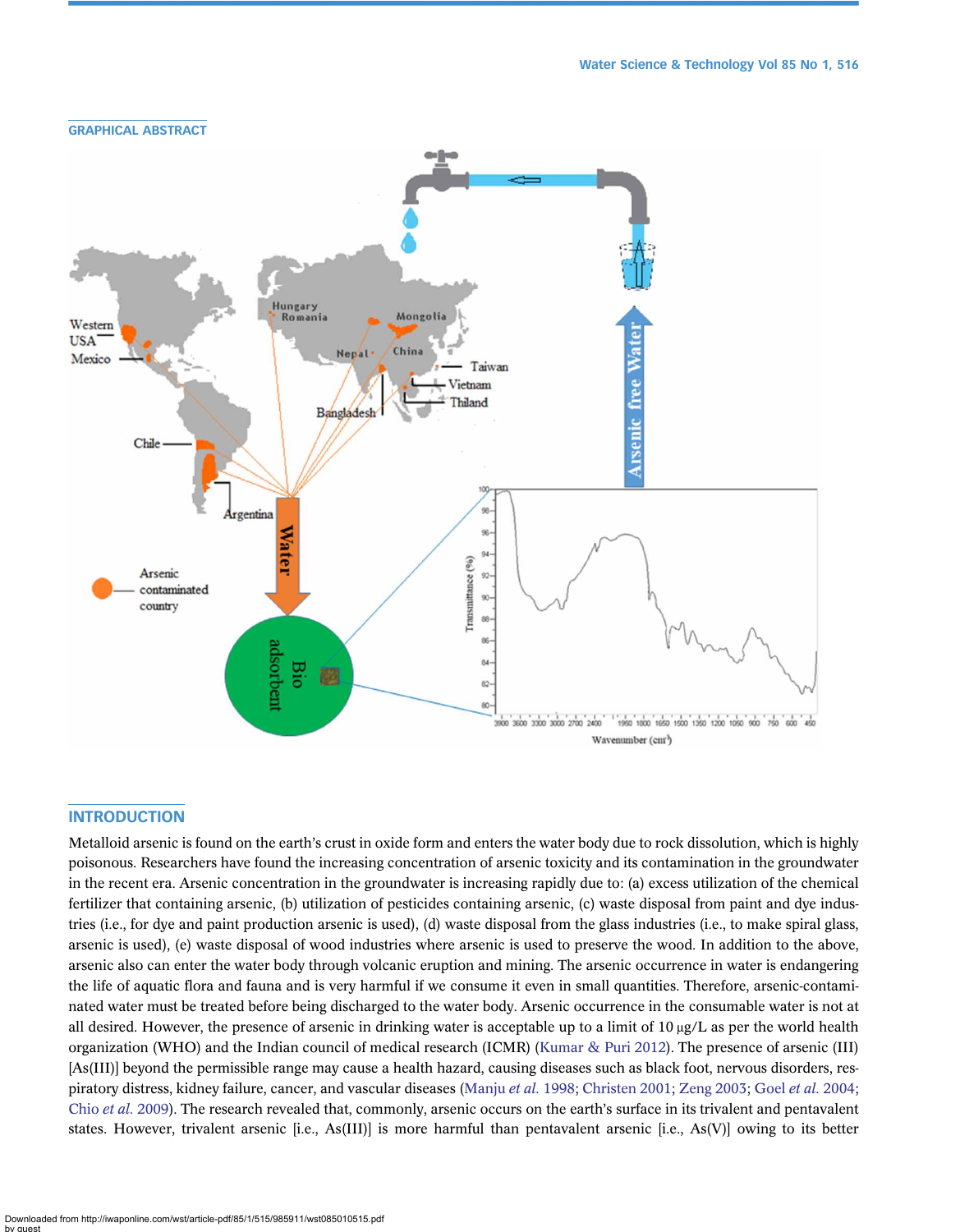mobility higher toxicity properties. As(III) is relatively more strenuous to remove from arsenic-contaminated water than the As(V) [\(Genc](#page-18-0) et al. 2004). Despite many difficulties, a pretty good number of techniques have been developed by researchers for arsenic removal from arsenic-contaminated water, among which the chemical adsorption method has captured the attention of industries and is available commercially. It has been observed that researchers have used different adsorbents (inorganic, organic) to remove heavy metals from industrial wastewater, among which, mostly the inorganic adsorbent, has brought the attention of researchers towards it due to its availability. Many activated carbons from various materials have been developed and used to remove arsenic from wastewater containing arsenic (Gu [et al.](#page-18-0) 2005). Chars obtained from wood and bark pyrolysis have been projected as suitable adsorbents for the removal of the heavy metals [e.g., As(III), Cd(II), and Pb(II)] from contaminated water, and achieved satisfactory result ([Mohan](#page-18-0) et al. 2007). [Peraniemi](#page-19-0) et al. [\(1994\)](#page-19-0) have used modified zirconium-loaded activated carbon to remove arsenic from arsenic-contaminated groundwater as an adsorbent. They have reported that modified zirconium-loaded activated carbon could remove up to 75% of arsenic from arsenic-contaminated water. In addition to water purification, activated carbon is used to remove antimony and arsenic from copper electro refining solutions [\(Navarro & Alguacil 2002\)](#page-19-0). Moreover, Navarro and Alguacil have reported that the ratio of solution to the activated carbon plays a vital role in removing arsenic from copper electro refining solution. Hence, it can be stated that carbon as an adsorbent (i.e., bio-adsorbent) has broad application industrially. Similarly, [Genc](#page-18-0) et al. [\(2003\)](#page-18-0) have used red mud (Bauxsol), a by-product of the aluminum industry, to remove arsenic from the arseniccontaminated water. The red mud needs to be treated with seawater to achieve equilibrium pH before being used as an adsorbent. The treated red mud can then be used as an adsorbent to remove arsenic from arsenic-contaminated water. Their investigation revealed that arsenic adsorption from synthesized arsenic-contaminated water is significant when the pH of the solution is less, and the adsorbent dose is high. A higher amount of arsenic concentration in the water also affects the adsorption phenomena; comparatively, the presence of a low concentration of arsenic in the water results in better removal of arsenic from the water. Iron oxide has been reported as an efficient adsorbent in removing arsenic from wastewater containing arsenic [\(Katsoyiannis & Zouboulis 2004](#page-18-0)). However, the desorption of arsenic from iron oxide is not understood clearly. Iron-manganese binary oxide (FMBO) adsorbent has been used to remove As(III) and As(V) and achieved good arsenic removal efficiency, but the separation of the FMBO as metal ions by gravity sedimentation was quite tricky due to their small size (Wu et al. [2011\)](#page-19-0). [Mandal](#page-18-0) et al. (2013) have developed a novel hybrid material named zirconium polyacrylamide (ZrPACM-43). ZrPACM-43 was synthesized by mixing an aqueous zirconium oxychloride solution with a mixture of acrylamide. The above novel adsorbent was reported as reasonably fair in removing arsenic from arsenic-contaminated water. Raw laterite is also reported as an excellent adsorbent to remove heavy metals, including arsenic, from wastewater [\(Maiti](#page-18-0) [et al.](#page-18-0) 2013).

[Ngah & Hana](#page-19-0)fiah (2008) reported that plant waste could be used as an adsorbent to remove heavy metals, including arsenic, from wastewater. The neem leaves composite  $MnFe<sub>2</sub>O<sub>4</sub>$  was used as an adsorbent to remove arsenic and reported that it could remove more than 75% arsenic from arsenic-contaminated water [\(Podder & Majumder 2015](#page-19-0)). The research revealed that the bio-adsorbent contains some natural polymer that might be responsible for removing heavy metals from the contaminated water. The above statement made the researchers pay more attention to the natural adsorbent to find an alternative bio-adsorbent to remove heavy metals (i.e., arsenic, cadmium, lead, chromium, mercury) from wastewater contain-ing those metals. [Acharya](#page-18-0) et al. (2018) reported that chemically modified agriculture waste could be used as a potential adsorbent to remove heavy metal ions from contaminated wastewater. Gaur et al. [\(2018\)](#page-18-0) have reported that soya bean seed powder has greater efficiency in removing lead heavy metals than arsenic when used as an adsorbent. They also communicated that chemically treated bio-adsorbent works better than untreated bio-adsorbent in removing the heavy metals from the wastewater. Likewise, eggshell, java, plum seed, solid tea waste, and pomegranate peel have been experimented with to understand those adsorbents' potential for removing arsenic from wastewater containing As(III). Eggshell and java plum seed could eliminate 78% to 87% of As(III) at pH 7. However, the As(III) removal percentage of solid tea waste and pomegranate peel from wastewater were reported as 74% and 65%, respectively [\(Shakoor](#page-19-0) et al. 2019). [Sattar](#page-19-0) et al. [\(2019\)](#page-19-0) have reported that pea nutshell biochar (made from pyrolysis of pea nutshell) has the potential to remove more than 90% of As(III) from arsenic-contaminated water. It is reported that treated bio-adsorbents have more potential to eliminate As(III) than the untreated ones.

The literature study reveals that significant work has been studied on the inorganic substances to use them as the adsorbent for removal arsenic from wastewater. However, low priority has been given to natural bi-adsorbent. The raw natural adsorbent or the treated form is economical compared to the inorganic adsorbent. It has better efficacy to adsorb heavy metal than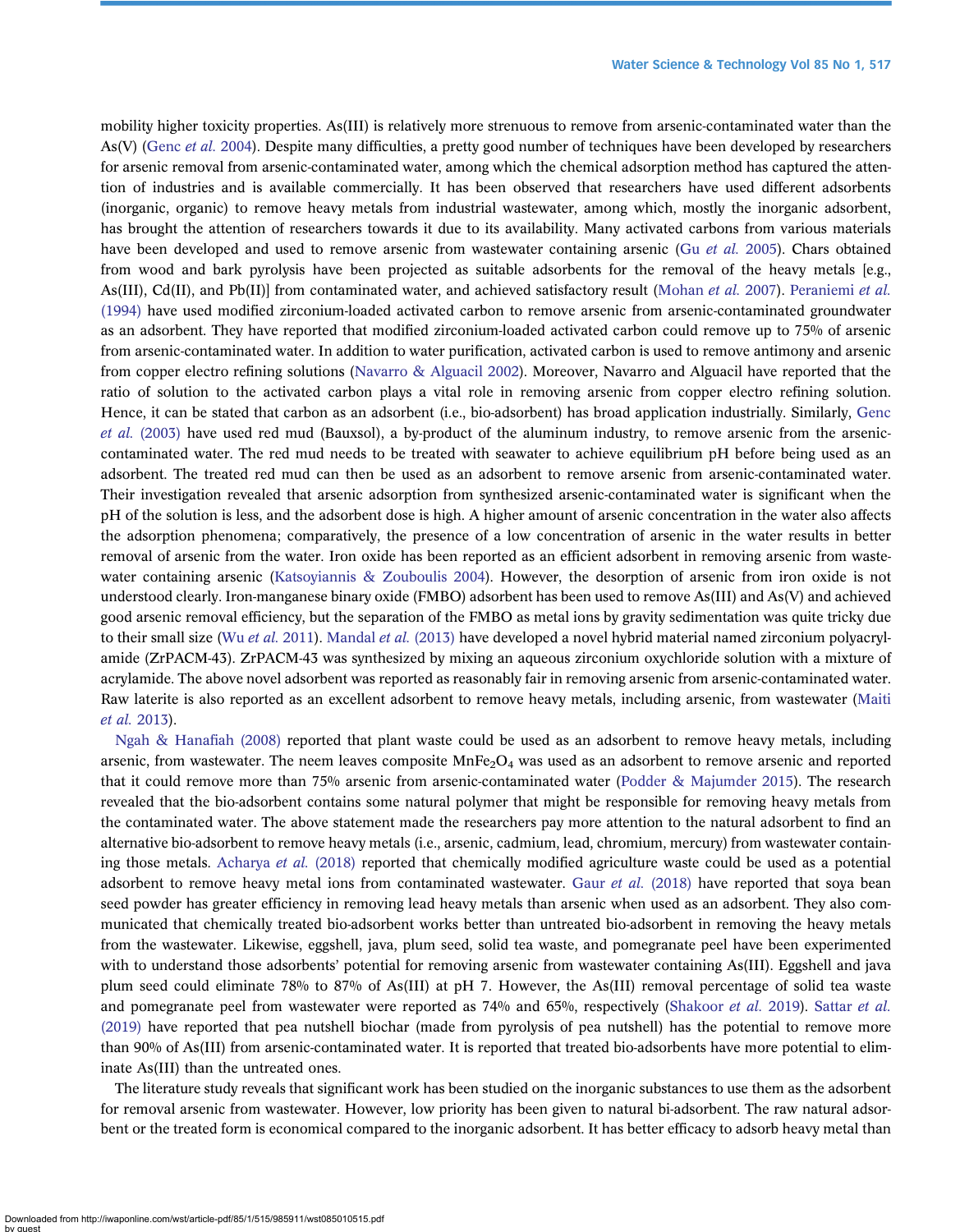inorganic substances as it contains carbon components. There are few water treatment techniques used in practice, such as reverse osmosis, filtration, ion exchange, coagulation and precipitation to remove organic or inorganic impurities from the wastewater. The above-said methods require suitable infrastructure; they are uneconomical, generate toxic sludge, and have less efficacy than bio-adsorbents. Guava leaves are abundantly available locally, have a greater tendency to remove heavy metal, do not generate sludge, are technically feasible, efficiently work under normal operating conditions, do not require big infrastructure and are highly economical. Activated charcoal is also a suitable adsorbent. However, they are costlier compared to bio-adsorbent and not available in every part of the country. The cost of 1 kg of activated charcoal is more than Rs. 500, whereas the cost of 1 kg of bio-adsorbent is Rs. 4 to Rs. 30 [\(Agarwal & Singh 2017\)](#page-18-0). Therefore, guava leaf powder can be considered an alternative adsorbent for removing impurities (inorganic/organic) from the wastewater.

The natural solid guava leaf powder is considered an adsorbent in the present study to understand natural adsorbent's performance in removing As(III) from wastewater. The present study's objective is to realize the performance of natural adsorbents made from guava leaves in the adsorption of As(III) from synthesized arsenic water. The guava leaf is abundantly available in nature with sufficient carbon contents, which may help adsorb heavy metals ([Kamsonlian](#page-18-0) et al. 2012). Hence, guava leaf powder is considered as the alternative adsorbent for arsenic removal from arsenic-contaminated water. The solid guava leaf powder's practical utility as the arsenic removal agent is studied in a batch process. To understand the single and combined effect of various system variables, i.e., pH of the aqueous phase/aqueous solution, the particle size of the adsorbents, initial concentration of As(III) in aqueous phase, and dosages of adsorbent (i.e., bed height of the adsorbent) on the removal of As(III) from the arsenic-contaminated aqueous solution has been considered. The central composite design (CCD) matrix of response surface methodology (RSM) has been applied in the present work to optimize the parameter for As(III) adsorption from prepared aqueous phase using organic adsorbent in a batch process.

Freundlich and Langmuir's isotherms have been used for adsorption equilibrium study. The adsorption potential of the guava leaf powder is evaluated based on experimental data and conditions.

# MATERIALS AND METHODS

#### Chemicals

The chemicals used during this investigation are analytical reagent (AR) grade and having good purity. Details of the chemical used in this investigation can be found in supplementary material, Table S1.

### Plant details

Psidium guajava (guava) is an evergreen shrub that belongs to the Myrtaceae family of the plant kingdom. The shrub has a slender trunk with smooth green to red-brown bark. The fruit is generally oval and green to yellow in color. It is a common tropical fruit observed in many tropical and sub-tropical regions. Guava leaf is also oval in shape with an average length of 7–15 cm and 3–5 cm wide. Guava leaf is used for the treatment of stomach pain, diabetes, and wound healing.

#### Adsorbent's preparation method

The guava leaves are abundant on the campus of GIET University, Gunupur, Odisha. The leaves were collected and cleaned with distilled water several times to remove foreign particles, if any. Thereafter, the leaves were sun-dried for approximately 15 to 20 days to remove the moisture content within them. They were then dried in the muffle furnance at 100 °C for 3 h. The dried leaves were then milled into a mixture of fine powder with the help of a hand hammer. The coarse powder was then further divided into distinct sizes using analytical sieves and then kept in a stoppered bottle until use. The natural form of the adsorbent contain fine grooves and hence, enhances the metal uptake ([Alwared & Jaber 2020\)](#page-18-0). Similarly, the higher carbon contents of natural adsorbents could be another reason to make them better adsorbents ([Kamsonlian](#page-18-0) *et al.* 2012). The proximate and ultimate analysis reports of the guava leaf powder are detailed in [Table 1.](#page-4-0)

The above analysis report revealed that the adsorbent contains a significant amount of fixed carbon compare to other natural adsorbents such as rice husk (∼6%) and bagasse fly ash (∼20%); hence, the guava leaf powder can be considered as a better adsorbent compare to rice husk and bagasse to remove heavy metals from contaminated water. However, the processed adsorbents are further activated by KOH to increase the porosity before use in the treatment process. [Table 2,](#page-4-0) containing the scope of the experiment, and the system variables were considered to carry out experiments.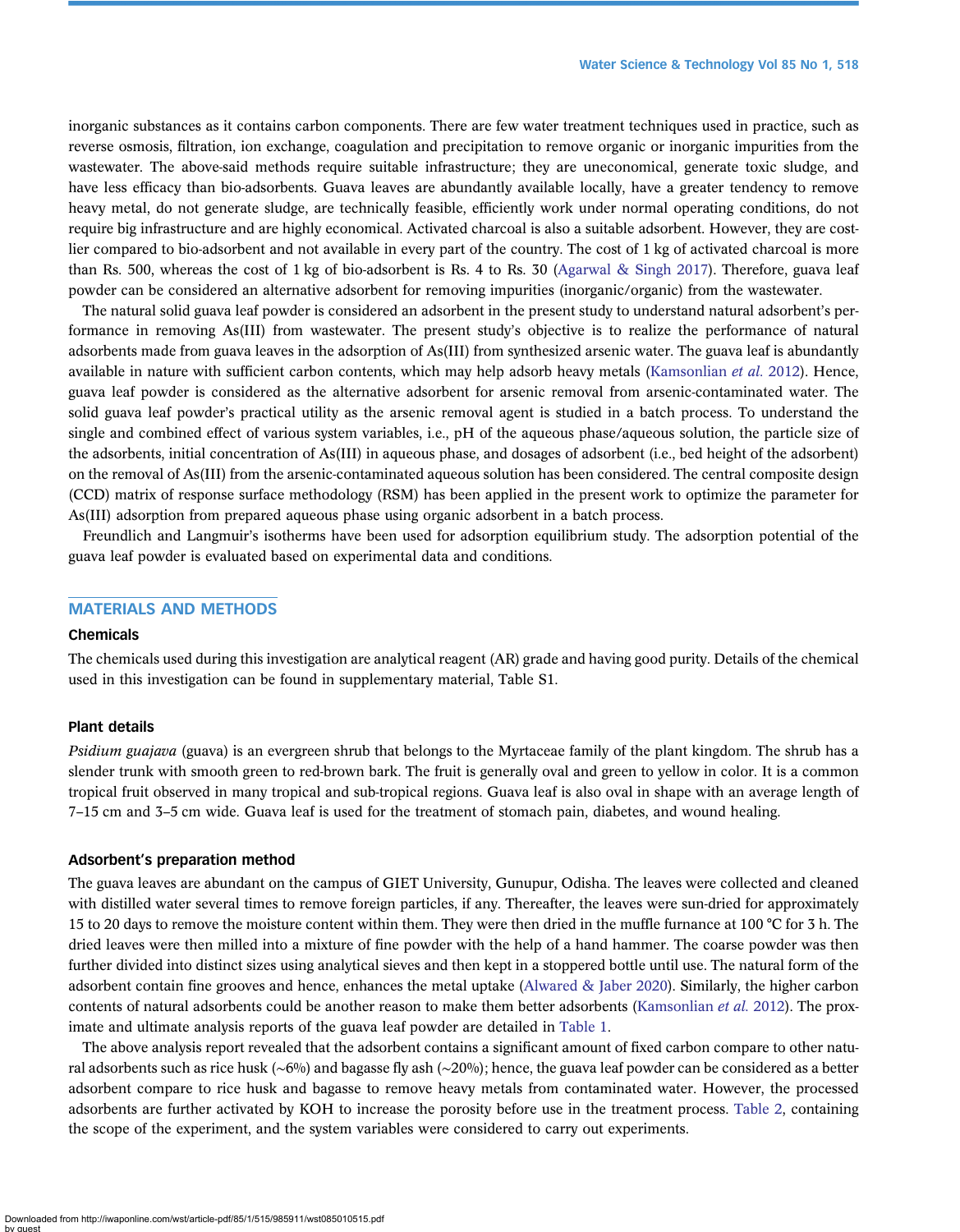| <b>Proximate analysis</b> |          | <b>Ultimate analysis</b> |          |
|---------------------------|----------|--------------------------|----------|
| <b>Substance</b>          | Weight % | Component                | Weight % |
| Moisture content          | 6.1      | Carbon                   | 54.8     |
| Volatile substance        | 59.8     | Nitrogen                 | 41.2     |
| Ash content               | 10.3     | Hydrogen                 | 4.0      |
| Fixed carbon              | 33.8     | Sulfur                   | Nil      |

<span id="page-4-0"></span>**Table 1** | The proximate and ultimate analysis report of adsorbent (guava leaf powder)

#### Table 2 | System variables considered to carry out experiment

| <b>System variable</b>                             | <b>Mesh (ASTM)</b> | Average particle size in (mm) |  |
|----------------------------------------------------|--------------------|-------------------------------|--|
| (a) Diameter of adsorbent                          |                    |                               |  |
| $D_{P1}$                                           | $30 + 35$          | 0.55                          |  |
| $D_{P2}$                                           | $35 + 40$          | 0.46                          |  |
| $D_{P3}$                                           | $40 + 45$          | 0.39                          |  |
| $D_{P4}$                                           | $45 + 50$          | 0.32                          |  |
| $D_{P5}$                                           | $50 + 60$          | 0.27                          |  |
| (b) Static bed height of adsorbent (Hs) in cm      | 6,8,10,12,14       |                               |  |
| (c) Initial metal ion concentration $(C_i)$ in ppm | 10,20,30,40,50     |                               |  |
| $(d)$ pH of the solution                           | 2,4,6,8,10         |                               |  |

# Preparation of As(III) stock solution

As(III) solution was synthesized by dissolving 1.32 g of As<sub>2</sub>O<sub>3</sub> in 1 L of deionized water collected from the IC-Evoqua water system (Giri [et al.](#page-18-0) 2013). The conductivity of the deionized water was measured to be 0.0 55  $\mu$ S/cm, and the resistivity was 18.2 MΩ cm. The pH of deionized was measured as 7.1 with pH meter (PC 2700, EUTECH Instruments, USA) at 25 °C. Throughout the experiment analytical-grade reagents were utilized in all cases. The fresh stock solution was prepared between 10 to 50 ppm for each run. The stock solutions were added with 0.1 N HCl or NaOH solutions to achieve the desired pH value and understand the effect of pH on metal ions' adsorption.

#### Analytical method

FTIR investigation is carried out by the spectrometer (Agilent Carry 660, Agilent Technology, USA). For FTIR analysis, the sample was prepared by diluting the adsorbent to 5% in KBr and cast in a disk for analysis. After the adsorption, samples of the aqueous solution were analyzed with an atomic absorption spectrometer (AAS) (NexION 300X, Perkin Elmer, USA). AAS works with the phenomenon that atoms absorb radiation from a particular wavelength of light to get excited. It has four important components: a light source, an atomizer section for atomizing the sample, a monochromator for picking the wavelength coming from the target element, and a detector which converts the light wave into an electrical signal. It usually determines the concentration of As(III) in ppm level in the solution, and the volume of sample needed for this is 1 mL for a single analysis. The concentration of As(III) in each sample after adsorption has been determined and recorded by AAS at different time intervals.

#### Batch method adsorption study

The stock solutions were prepared within the desired range (10 ppm, 20 ppm, 30 ppm, 40 ppm, 50 ppm) by diluting with deionized water. 100 mg of adsorbent was added in 50 mL of As(III) solution of desired concentration at pH 5 in a 100 mL conical flask. The solution was agitated with a mechanical shaker at  $25^{\circ}$ C for 10 h. At last, the adsorbent was isolated from the suspension using the filtration process for analysis of As(III) on its surface. The concentration of As(III) in the solution was measured before and after the adsorption. The concentration of arsenic in the solution before adsorption is denoted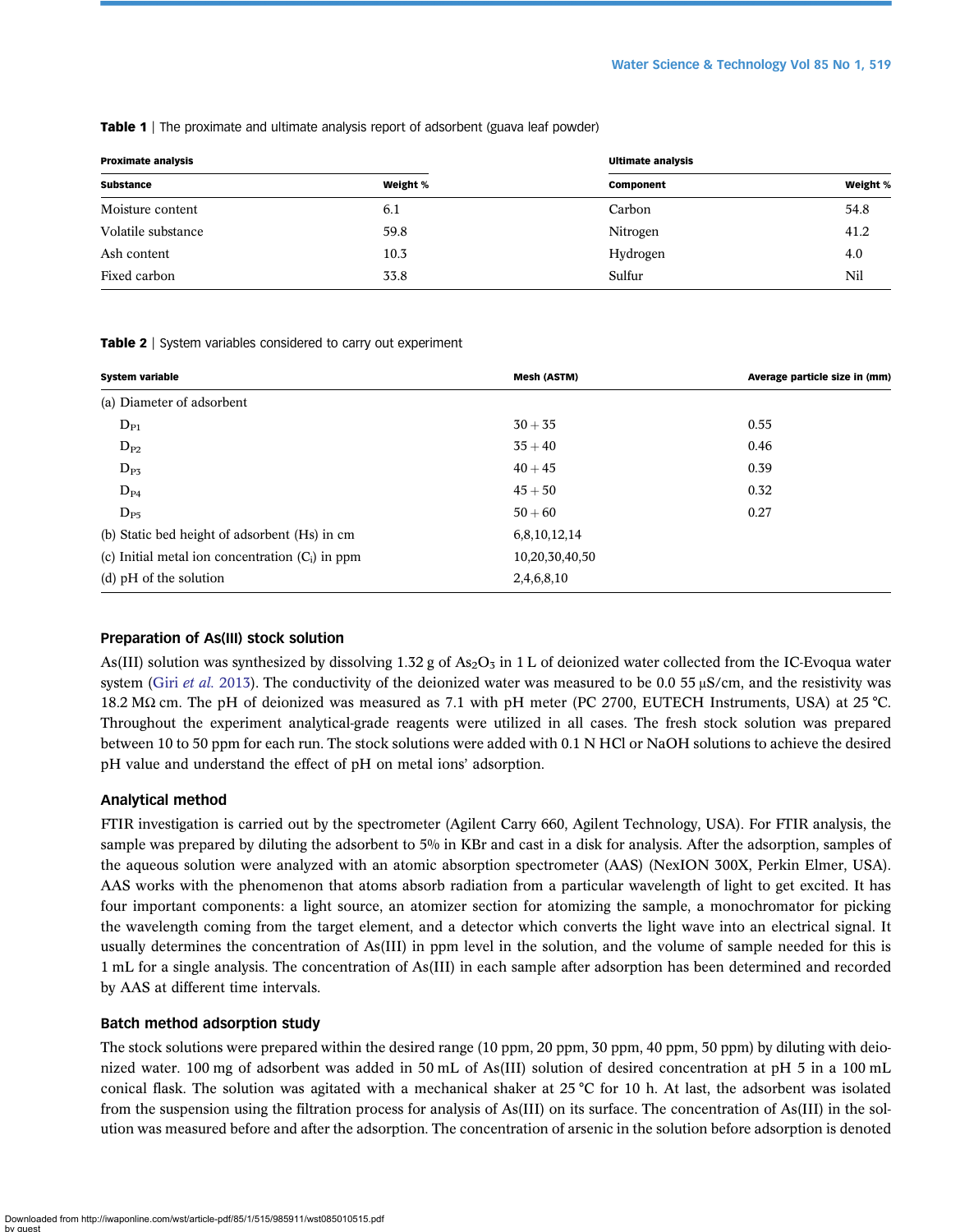as  $C_0$  and after adsorption as  $C_e$ . The dry weight of the adsorbent is denoted as  $(W)$ , and the volume of the solution is  $(V)$ . The amount of metal adsorb at equilibrium  $(q_e)$  was calculated as per Equation (1)

$$
q_e(\text{mg/g}) = \{ (C_0 - C_e)V \} / W \tag{1}
$$

The removal percentage (R %) of As(III) = Difference in arsenic concentration in the solution before and after adsorption/ initial arsenic concentration in the solution

$$
R(^{0}_{0})=(C_{0}-C_{e})/C_{0}
$$

Each experiment during the batch study was repeated three times to get the assured value.

# Dynamic column method adsorption study

# Experimental setup and procedure

Figure 1 shows the schematic of the experimental setup of the present study. The setup consists of a cylindrical column (5) containing guava leaves powder. The cylindrical column is made up of Perspex glass of 5 cm diameter and 20 cm in height. A 100 mesh screen (7) at the bottom is fixed, supporting the packing material, i.e., the adsorbents, and preventing them from coming out through the outlet. The bottom of the column is given a conical shape for a smooth collection of processed water. A pump (2) was connected at the bottom of the storage tank (1) to pump water to the cylindrical bed at a constant flow rate of 4 m<sup>3</sup>/hm<sup>2</sup>. The liquid's flow rate was controlled by the controlled valve (3) connected to the rotameter to maintain a constant flow rate (4). A u-tube manometer (6) is connected to the two ends of the bed. An iron stand (9) was connected to provide support to the cylindrical bed. To collect the discharge water passes through the bed, a conical flask (8) was arranged at the bottom of the fixed-bed column.

A known amount of the solid guava leaf powder was taken to ascertain a desired static bed height in the cylindrical column. The batch process was adopted to study the impact of various operating parameters on the adsorption % of As(III). Experiments for adsorption of As(III) on the prepared adsorbent has been performed with different weighted amounts of adsorbent sample. Two liters of the aqueous solution with 10, 20, 30, 40, and 50 ppm of initial arsenic concentration were considered to carry out the experiment for a constant time duration, i.e., 1 h. After each batch process, the old sample was replaced by a freshly prepared new sample to carry out the new experiment. The residual concentration of As(III) in the solution was



Figure 1 | Schematic of the experimental setup: 1, liquid tank; 2, water pump; 3, control valve; 4, rotameter; 5, column bed with adsorbent; 6, u-tube manometer; 7, mesh with conical base; 8, conical vessel; 9, iron stand.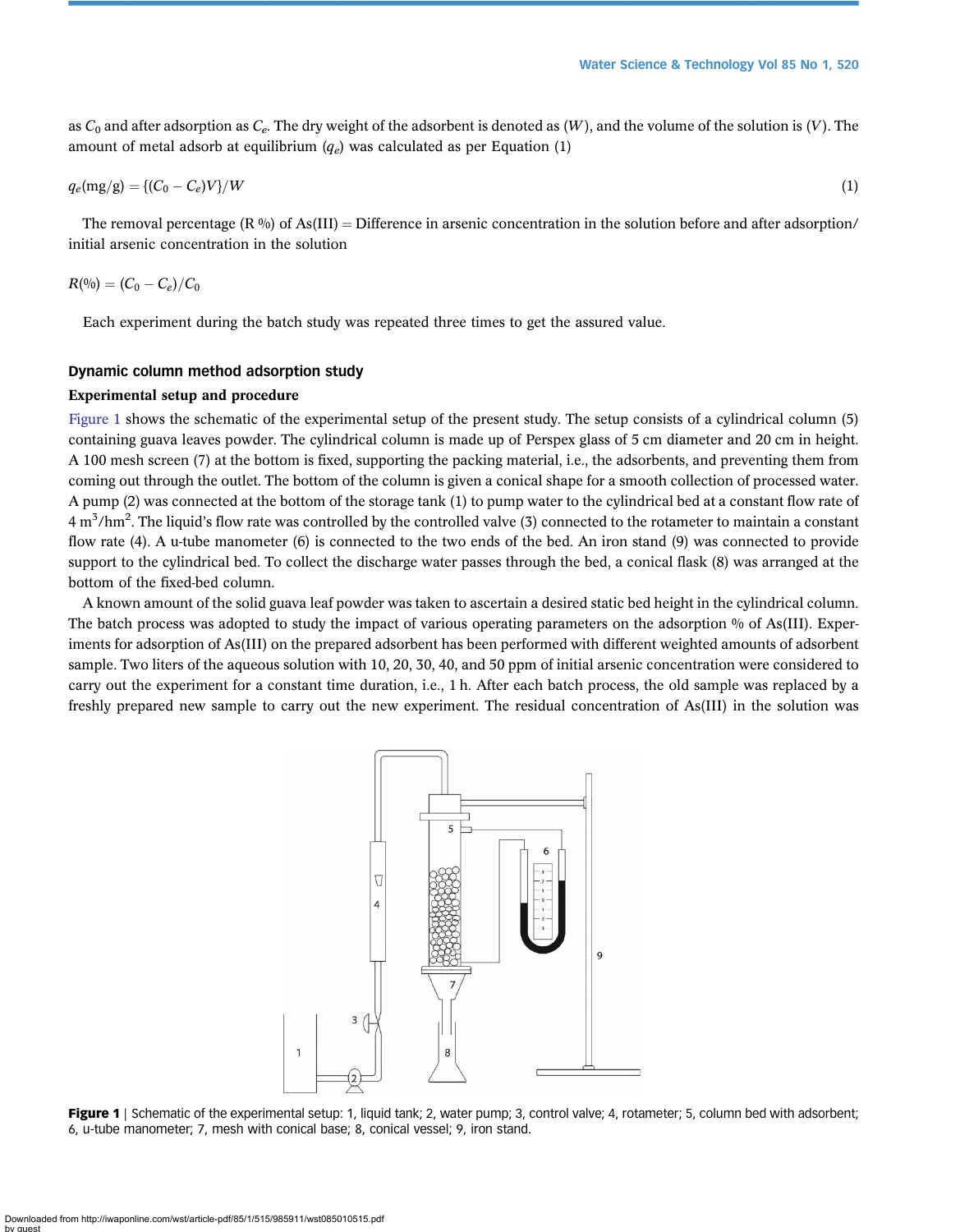analyzed using AAS. The solution (i.e., the arsenic-contaminated solution after passing through the adsorbent) was collected at the bottom of the cylindrical bed of the packed column. The collected solution was then allowed to pass through Whatman filter paper (Grade 1, Cat. No. 1001125, 125 mm  $\varnothing$ ) to make it free from the adsorbent. As the batch process was followed, volume correction is neglected. The experiments have been performed at different concentrations, bed height of adsorbent, particle size, and pH of the solution.

# RESULTS AND DISCUSSION

### FTIR and SEM analysis of adsorbent

FTIR analysis of the adsorbent is carried out by the spectrometer (Agilent Carry 660, Agilent Technology, USA) with wave numbers ranging from 4,000 to 400  $cm^{-1}$  to understand the surface chemistry (i.e., adsorbent's surface chemistry). FTIR analysis gives information about the functional groups present in the adsorbent. Figure  $2(a)$  shows the FTIR analysis of the adsorbents before adsorption, and [Figure 2\(b\)](#page-7-0) shows FTIR analysis of adsorbents after the adsorption. FTIR analysis reveals that the different functional group present in adsorbents is responsible for the accumulation of As(III) on the adsorbent's surface. FTIR analysis of adsorbents before adsorption shows that the bond at 2,925  $\rm cm^{-1}$  may assign to the C-H stretching of  $\text{-CH}_2$ - (Goel *[et al.](#page-18-0)* 2005). Similarly, in the FTIR of adsorbents after absorption indicates that the peak located at 1,723 and 1,642 cm<sup>-1</sup> corresponds to C=O stretching of carboxyl or amino group, which is very common in several bio-logical compounds ([Kamsonlian](#page-18-0) *et al.* 2012). The characteristic bond at around 1,582.09 cm<sup>-1</sup>, 1,382.6 cm<sup>-1</sup>, and  $1,089.78 \text{ cm}^{-1}$ , among which  $1,382.6 \text{ cm}^{-1}$  relatively stronger and indicates the presence of nitrate compounds. Similarly, vibration observed at 1,247 cm<sup>-1</sup> represents stretching of the C-O bond of ester ([Kamsonlian](#page-18-0) *et al.* 2012), commonly found in many natural compounds. It is observed that the shifting of the  $C=O$  group to the C-O group takes place at  $2,731$  cm<sup>-1</sup>; this could be due to adsorption As(III) on adsorbent surfaces.

The images of the adsorbents are taken with scanning electron microscopy (SEM) (FEI Quanta 400 Field Emission Gun, Germany) to differentiate the adsorbent's surface before and after adsorption. [Figure 3\(a\)](#page-8-0) and [3\(b\)](#page-8-0) shows the SEM images of adsorbents before and after adsorption. The magnification of the images before and after adsorption is slightly different, and this is considered to identify the surface changes more clearly. It has been observed that a small number of free masses are deposited on adsorbent surfaces after adsorption. The observed deposited free masses on the adsorbent's surface could be arsenic as no other elements except arsenic are present in the solution. The pore size of the adsorbent is also found to be reduced.

# Adsorption studies of As(III)

# Effect of pH and initial As(III) concentration

[Figure 4](#page-8-0) shows the adsorption percentage of As(III) from aqueous arsenic solution using guava leaves powder (i.e., adsorbent) with respect to initial ion concentration at different pH. The other parameter such as bed height (10 cm) and mean particle size (0.39 mm) were kept constant. Generally, As(III) appears in non-ionic (H<sub>3</sub>AsO<sub>3</sub>) and anionic (H<sub>2</sub>AsO<sub>3</sub>) forms in the pH range of 2.0–9.0 and 10–12, respectively [\(Ranjan](#page-19-0) *et al.* 2009). It was noticed that as the arsenic ion concentration in the aqueous phase increases, the adsorption percentage of arsenic ions decreases. This may be due to the unavailability of active sites on the adsorbent surface, but with the increasing pH of the aqueous solution, adsorption increases. Adsorption with variable pH is mostly influenced by metal ions concentration in the aqueous solution and the surface charge of the adsorbent. At the lower pH, the surface of the adsorbent is highly protonated; hence it can able adsorbed a comparatively lesser quantity of metal ions than high pH (Giri [et al.](#page-18-0) 2013). Moreover, at low pH, OH radicals are the more oxidant for As(III). Therefore, there may be less removal of metal ions observed at low pH.

# Effect of average particle size of adsorbent

[Figure 5](#page-9-0) shows the adsorption of As(III) from aqueous phase with respect to initial ion concentration for the different particle sizes. The bed height and pH were kept constant at 10 cm and pH 6, respectively. It has been noticed that with a decrease in particle size (0.55 mm–0.27 mm) of the adsorbent, the percentage of adsorption of metal ions increases. In other words, with a decrease in the size of the particle, adsorption increases. The increase in the adsorption percentage of metal ions with a decrease in the particle size is due to the increase in available surface area. The increase in the available surface area increases the active sites of the adsorbent; this could be the reason for enhancement for adsorption. However, maximum adsorption of As(III) in this investigation is noticed for particle size 0.39 mm, which may be due to its larger internal pore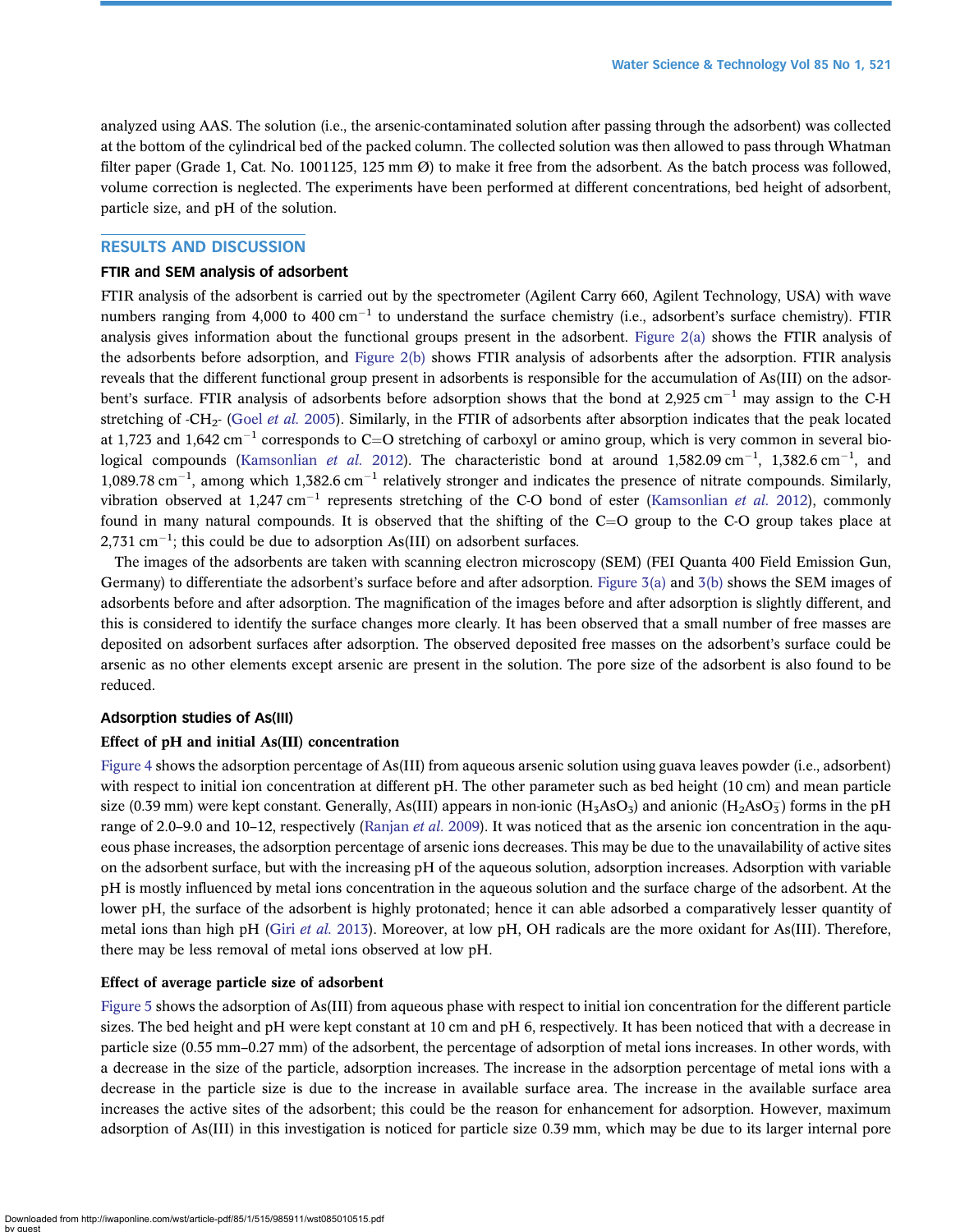<span id="page-7-0"></span>

Figure 2 | FTIR analysis of adsorbent; (a) before adsorption, (b) after adsorption.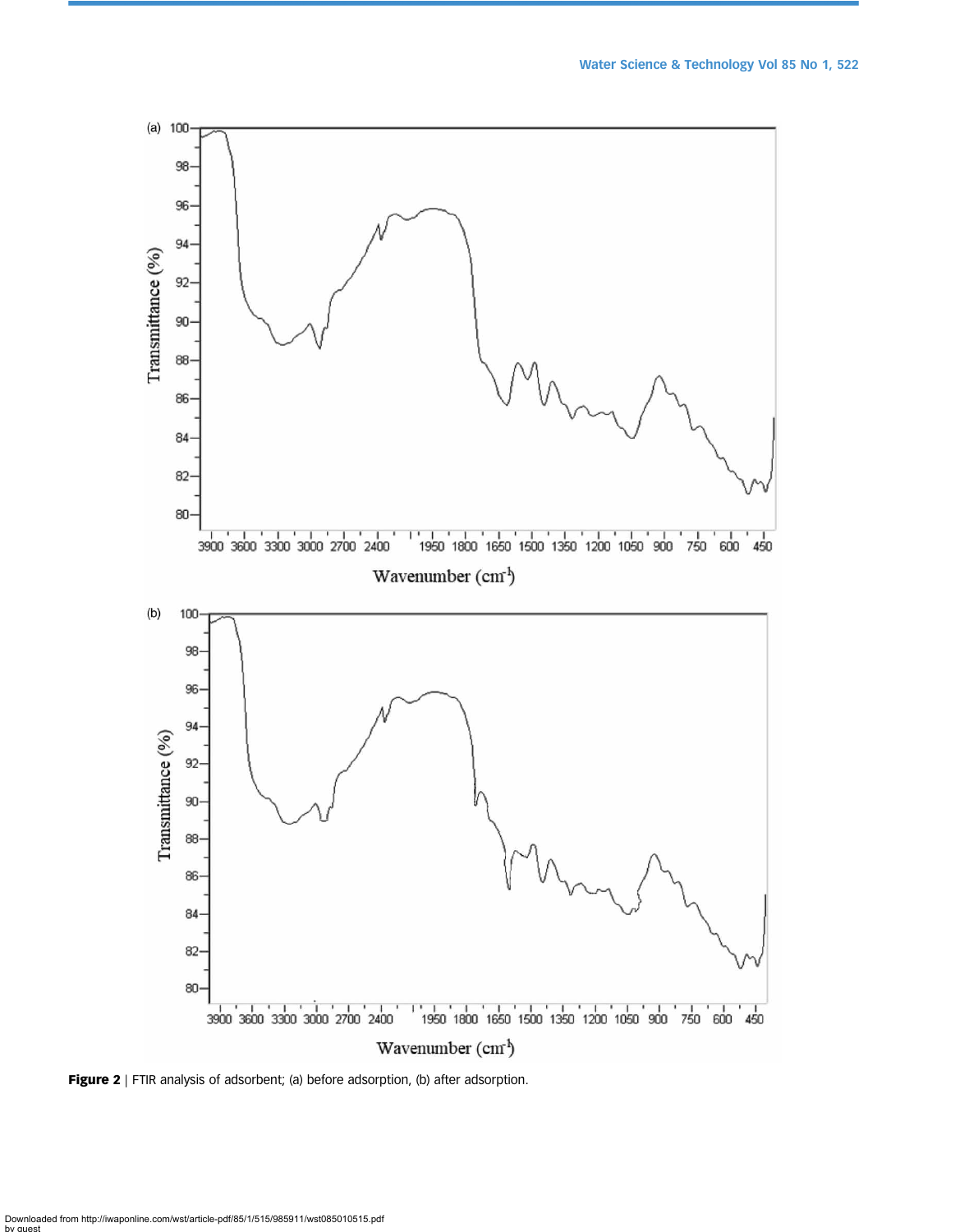<span id="page-8-0"></span>

Figure 3 | SEM image of the adsorbent; (a) before adsorption, (b) after adsorption.



Figure 4 | Impact of pH on adsorption of As(III) at constant bed height (10 cm) and constant average particles size (0.39 mm).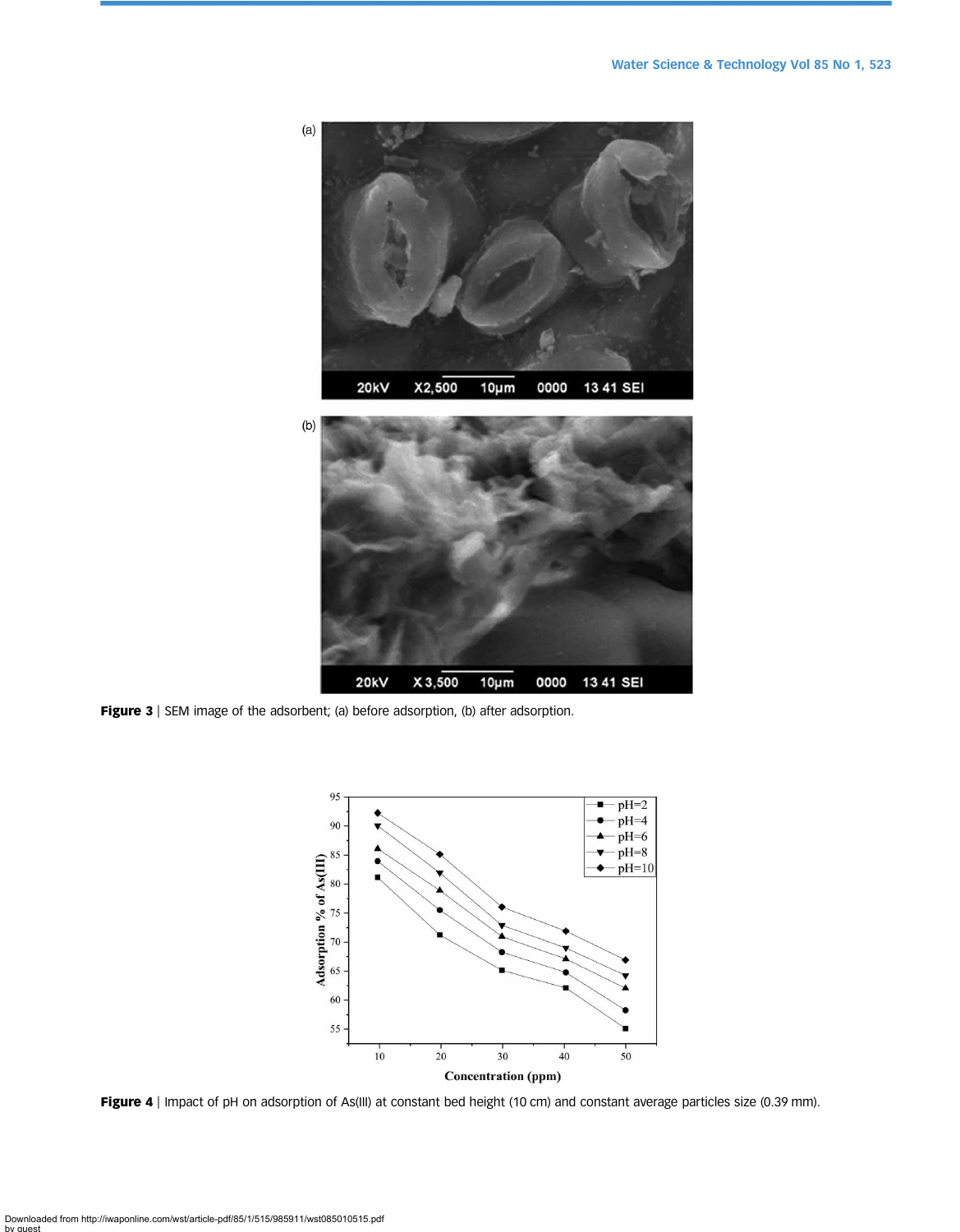<span id="page-9-0"></span>

Figure 5 | Impact of particle size on adsorption of As(III) at constant bed height (10 cm) and constant pH of the solution (pH 6).

space. The inner pore surface area may bigger than the total outer surface area. Hence, the further reduction in particle size does not enhance adsorption percentage [\(Mondal](#page-19-0) et al. 2008); this may be why a 0.27 mm particle has a lower adsorption percentage than 0.39 mm. However, the reaction is time-dependent as diffusion of particle into pore takes time. Similarly, with the increase in the concentration of metal ions in the aqueous phase, the adsorption of metal ions decreases due to the decrease in active sites' availability on the adsorbent. This study is done to understand the effect of particle size on adsorption. However, a depth study can be done considering the BET surface area, total pore volume per gram of adsorbent, and adsorption time, which may be considered an objective of our subsequent investigation.

#### Effect of adsorbent dose (static bed height of adsorbent)

Figure 6 shows the adsorption % of As(III) with respect to initial ion concentration for variable static bed height of the adsorbent at a constant pH 6 and particle size of 0.39 mm. The adsorption percentage increases with an increase in the bed height for all the fixed bed height (Hs = 6 cm to Hs = 14 cm). Similarly, with the increase in the concentration of As(III) in aqueous solution (10 to 50 ppm), adsorption decreases. It has been noticed that with the increase in bed height of the adsorbent, adsorption percentage increases, which may be due to the increase in active sites of the outer surface area of the adsorbent group. However, at the lower concentration of the metal ions, adsorption increases due to the availability of more actives sites



Figure 6 | Impact of static bed height on adsorption of As(III) at constant particle size (0.39 mm) and constant pH of the solution (pH 6).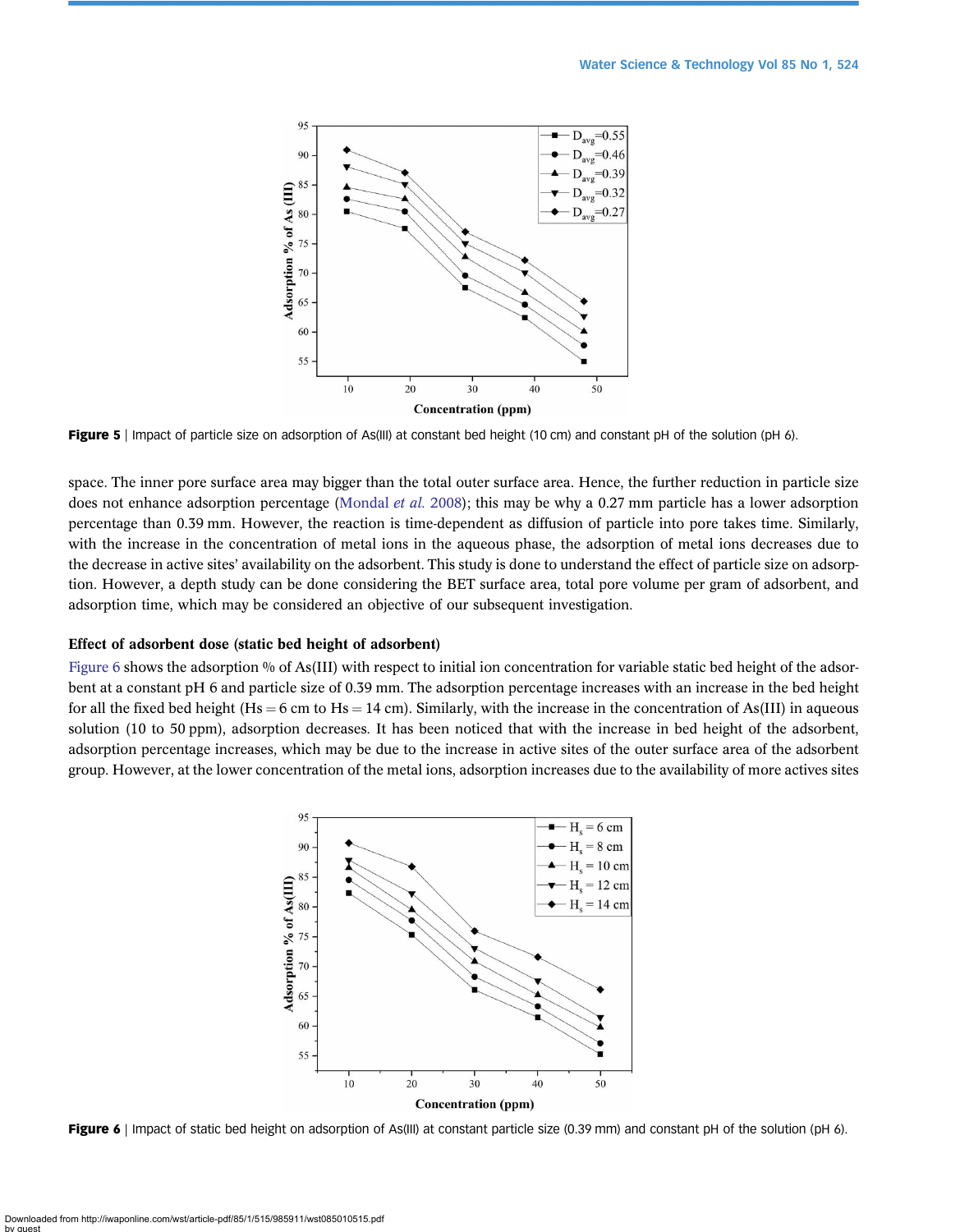on the adsorbent surface for limited metal ions. Likewise, with the rise in the concentration of As(III) in the aqueous phase, adsorption decreases due to the deposition of arsenic ions on the active sites (Goel [et al.](#page-18-0) 2005). As the cost of the adsorption process depends on adsorbents, the static bed height must be optimized to minimize the cost. The optimized bed height for the recent investigation has been discussed in the subsequent section.

#### Development of regression model correlation

Central composite design (CCD) has been applied to construct a relationship between four variables  $(X_1, X_2, X_3, X_4)$  and As(III) adsorption percentage. The experimental scope and level of independent variables are listed in Table 3. A mathematical model (quadratic) is selected with the assistance of the software to find the adsorption percentage of As(III). [Table 4](#page-11-0) shows the design of the experiment and the actual result of the experiment.

The optimum value for the adsorption of As(III) is found to be 90.88%. The empirical mathematical model in terms of variables  $(X_1, X_2, X_3, X_4)$  for response Y [As(III) adsorption  $\%$ ] is given in Equation (2).

$$
Y = 89.29 - 4.42X_1 - 6.54X_2 + 2.77X_3 + 0.68X_4 - 5.1X_1X_2 + 0.0073X_1X_3 - 1.08X_1X_4
$$
  
+ 8.25 X<sub>2</sub>X<sub>3</sub> + 0.93X<sub>2</sub>X<sub>4</sub> - 0.54X<sub>3</sub>X<sub>4</sub> - 16.7X<sub>1</sub><sup>2</sup> - 15.36X<sub>2</sub><sup>2</sup> - 8.75X<sub>3</sub><sup>2</sup> - 3.92X<sub>4</sub><sup>2</sup> (2)

The plus symbol before the terms indicates a synergistic effect. Similarly, the minus symbol after the terms indicates the antagonistic effect. ANOVA (see [Table 5\)](#page-12-0) is used to fit the empirical model Equation (2) for statistical significance.  $R^2$  is the degree of fitness of the model and required preferably higher value less than one but more than zero. The value of  $R^2$ ,  $R_{\text{adjusted}}^2$  and  $R_{\text{predicted}}$  are found to be 0.9249, 0.9085, and 0.9148, respectively. The higher value of  $R^2$  indicates a better fit for the model with the multiple variables. However, sometimes it does not happen, and  $R^2_{\text{adjusted}}$  is calculated to compensate for increasing numbers of variables. As the  $R^2$ ,  $R^2_{\text{adjusted}}$  and  $R_{\text{predicted}}$  are closed to each other, and it suggests good agreement with the experimental and predicted value.

# Combined effect for adsorption of As(III)

[Figure 7](#page-12-0) shows the combined effect of bed height and particle size on As(III) adsorption at constant metal ion concentration 30 ppm and pH 6. The adsorption percentage of As(III) is optimum at particle size 0.39 mm and a bed height of 10 cm. With increasing the bed height, adsorption increases owing to the accessibility of more pores' space on the surface of the adsorbent. However, with a further increase in bed height, adsorption decreases. The decreased adsorption percentage with an increase in smaller particles could be due to the blocking of coarse particles' pores by the smaller particles ([Dora](#page-18-0) et al. 2013). Similarly, adsorption decreases with increased particle size could be due to the relatively less active surface availability.

[Figure 8](#page-13-0) shows the combined effect of concentration and bed height on As(III) adsorption at constant pH 6 and particle size 0.39 mm. The adsorption percentage of As(III) is optimum, i.e., 90.88% at the metal ion concentration of 30 ppm and a bed height of 10 cm (see [Figure 8\)](#page-13-0). At lower concentrations of metal ions, adsorption decreases, which could be due to a decrease in diffusion rate. However, at higher concentrations of metal ions, diffusion increases, and hence, adsorption also increases. Adsorption increases with an increase in the concentration of metal ions but with further increase in concen-tration decreases, which may be due to a decrease in the active sites' availability on the adsorbent surface (Goel et al. [2005\)](#page-18-0). With increasing bed height, adsorption increases, increase in adsorption could be due to accessibility of more active sites on the surface of the adsorbent (i.e., due to an increase in the adsorbent volume).

| <b>Variables</b>                                      | Symbol    | $-\alpha$ | $-1$ |      | $+1$ | $+a$ |
|-------------------------------------------------------|-----------|-----------|------|------|------|------|
| Avg. particle size, $D_{\text{pav}}$ , (mm)           | $X_1$     | 0.27      | 0.32 | 0.39 | 0.46 | 0.55 |
| Static bed height of adsorbent, H <sub>s</sub> , (cm) | $X_2$     |           |      | 10   | 12   | 14   |
| Initial ion concentration, $C_i$ , (ppm)              | $\rm X_3$ | 10        | 20   | 30   | 40   | 50   |
| pH                                                    | $X_4$     |           |      |      |      | 10   |

Table 3 | Level of independent variables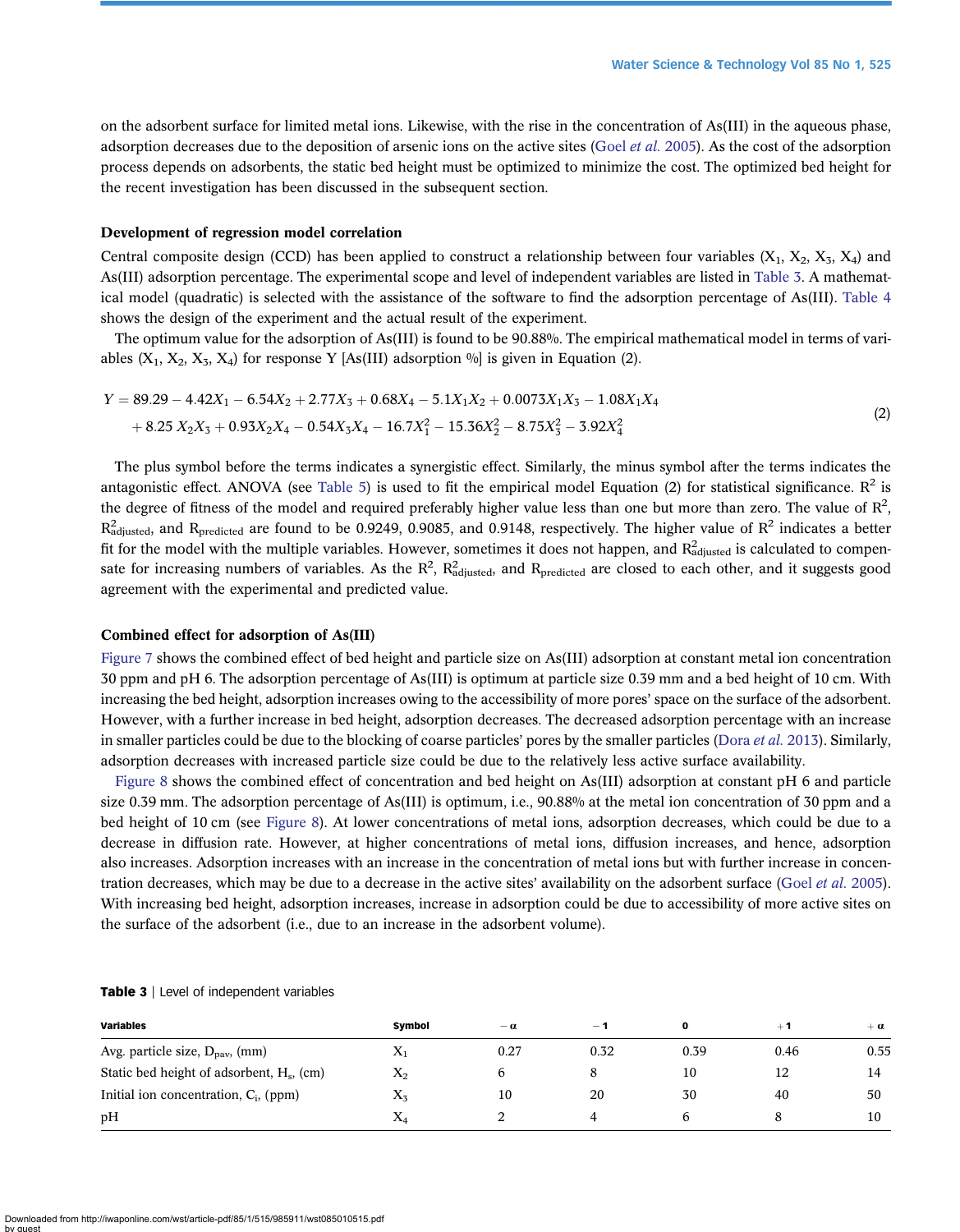| Run          | $X_1$ : D <sub>pav</sub> , mm | $X_2$ : H <sub>s</sub> , cm | $X_3:C_i$ , mg/L | $X_4$ :pH               | Y:% of adsorption |
|--------------|-------------------------------|-----------------------------|------------------|-------------------------|-------------------|
| $\mathbf{1}$ | 0.32                          | $\bf 8$                     | 40               | $\overline{\mathbf{4}}$ | 47.89             |
| 2            | 0.46                          | 12                          | 40               | 4                       | 50.31             |
| 3            | 0.46                          | 12                          | $40\,$           | 8                       | 45.57             |
| 4            | 0.39                          | $10\,$                      | $50\,$           | 6                       | 62.67             |
| $\mathbf 5$  | 0.39                          | $10\,$                      | $10\,$           | 6                       | 58.46             |
| 6            | $0.32\,$                      | $\bf 8$                     | 40               | 8                       | 40.12             |
| 7            | 0.46                          | $\bf 8$                     | $20\,$           | 8                       | 52.70             |
| 8            | 0.55                          | $10\,$                      | $30\,$           | $\,$ 6 $\,$             | 23.13             |
| 9            | $0.32\,$                      | $\,8\,$                     | $20\,$           | $\,$ 8 $\,$             | 47.43             |
| 10           | 0.39                          | 10                          | 30               | 6                       | 90.88             |
| 11           | 0.39                          | $10\,$                      | 30               | 6                       | 90.88             |
| $12\,$       | $0.32\,$                      | $\bf 8$                     | $20\,$           | 4                       | 49.23             |
| $13\,$       | $0.32\,$                      | 12                          | $20\,$           | 4                       | 18.18             |
| 14           | 0.27                          | 10                          | 30               | 6                       | 20.23             |
| 15           | 0.39                          | 14                          | 30               | 6                       | 24.33             |
| $16\,$       | $0.32\,$                      | 12                          | $40\,$           | 4                       | 42.59             |
| $17\,$       | 0.46                          | $12\,$                      | $20\,$           | $\,$ 8 $\,$             | 21.31             |
| $18\,$       | $0.32\,$                      | 12                          | 40               | $\bf 8$                 | 42.09             |
| 19           | 0.39                          | 10                          | 30               | 6                       | 90.88             |
| $20\,$       | 0.39                          | $10\,$                      | $30\,$           | 2                       | 69.89             |
| 21           | 0.39                          | $10\,$                      | $30\,$           | 6                       | 90.88             |
| 22           | 0.39                          | $10\,$                      | $30\,$           | 6                       | 90.88             |
| $23\,$       | 0.39                          | $\bf 8$                     | 40               | 4                       | 52.29             |
| 24           | 0.39                          | 10                          | 30               | 10                      | 89.91             |
| $25\,$       | 0.39                          | $10\,$                      | $30\,$           | 6                       | 90.88             |
| $26\,$       | 0.46                          | 12                          | $20\,$           | 4                       | 22.34             |
| 27           | $0.32\,$                      | 12                          | 20               | 8                       | 23.74             |
| $28\,$       | 0.46                          | 8                           | 40               | 8                       | 42.08             |
| $29\,$       | 0.39                          | 6                           | $30\,$           | 6                       | 43.95             |
| $30\,$       | 0.46                          | $\bf 8$                     | $20\,$           | $\overline{\mathbf{4}}$ | 59.27             |

<span id="page-11-0"></span>Table 4 | Design of experiments with the actual result of the experimental value

[Figure 9](#page-13-0) shows the combined effect of concentration of metal ions and pH on As(III) adsorption at a constant bed height of 10 cm and particle size of 0.39 mm. The optimum adsorption of As(III) is observed to be 90.88% at pH 6 and metal ion concentration 30 ppm. With the increase in the solution's pH, adsorption of arsenic increases initially, and with further increase in pH, adsorption decreases. The increase and then decrease in arsenic adsorption with the increase in pH could be owing to the rise of the solution's corrosive nature at higher pH, leading to damage to the adsorbent. Also, at low pH (i.e., at pH 6), the adsorbent's surface is highly protonated; this would be one reason for the adsorption of a relatively smaller quantity of metal ions at high pH than at low pH (Giri et al. [2013](#page-18-0)). The ANOVA for adsorption of As(III) from synthesized arsenic solution is given in [Table 5](#page-12-0).

The significance of the model can also be understood from the F (Fischer's) value and P (probability) value. Higher F value and lower P-value  $(<0.05)$  indicate a better fit for the experimental data model. The model F value is found to be 13.13, and most of the P was observed to be less than 0.05. Hence, the model is fitted with the experimental data. ANOVA analysis that was considered to explain the experimental data and response is reasonable.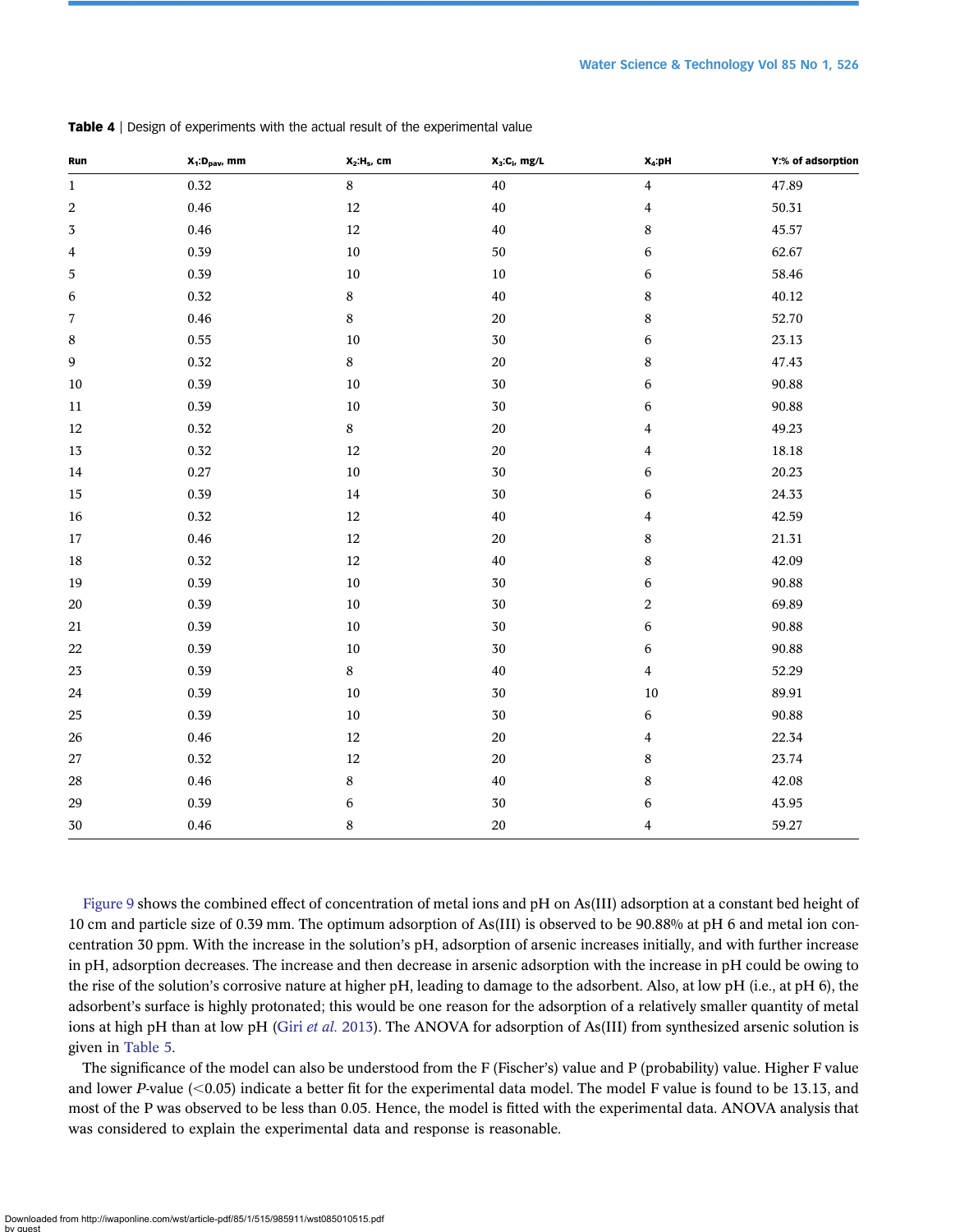| <b>Source</b>                 | <b>Sum of Squares</b> | df           | <b>Means Square</b> | <b>F</b> Value | P-value, Prob>F | Remarks     |
|-------------------------------|-----------------------|--------------|---------------------|----------------|-----------------|-------------|
| Model                         | 16,616.20             | 14           | 1,186.87            | 13.13          | < 0.0001        | Significant |
| $X_1$ : Paticle size          | 426.73                | $\mathbf 1$  | 426.73              | 4.80           | 0.0446          | Significant |
| $X_2$ : Height of bed         | 857.70                | $\mathbf 1$  | 857.70              | 9.66           | 0.0072          | Significant |
| $X_5$ :Concentration          | 154.16                | $\mathbf{1}$ | 154.16              | 1.74           | 0.2075          |             |
| $X_4: pH$                     | 9.25                  | $\mathbf{1}$ | 9.25                | 0.10           | 0.7514          |             |
| $X_1 X_2$                     | 3.87                  | $\mathbf{1}$ | 3.87                | 0.044          | 0.8374          |             |
| $X_1 X_3$                     | 8.178E-004            | $\mathbf 1$  | 8.178E-004          | 9.208E-006     | 0.9976          |             |
| $\mathbf{X}_1$ $\mathbf{X}_4$ | 17.33                 | $\mathbf{1}$ | 17.33               | 0.20           | 0.6650          |             |
| $\mathbf{X}_2$ $\mathbf{X}_3$ | 1,064.16              | $\mathbf{1}$ | 1,064.16            | 11.98          | 0.0035          | Significant |
| $X_2 X_4$                     | 13.68                 | $\mathbf 1$  | 13.68               | 0.15           | 0.7003          |             |
| $X_3 X_4$                     | 4.62                  | $\mathbf 1$  | 4.62                | 0.052          | 0.8226          |             |
| $X_1^2$                       | 8,950.40              | $\mathbf{1}$ | 8,950.40            | 100.77         | < 0.0001        | Significant |
| $X_2^2$                       | 6,460.11              | $\mathbf{1}$ | 6,460.11            | 72.73          | < 0.0001        | Significant |
| $X_3^2$                       | 2,097.83              | $\mathbf{1}$ | 2,097.83            | 23.62          | 0.0002          | Significant |
| $X_4^2$                       | 420.47                | $\mathbf{1}$ | 420.47              | 4.73           | 0.0460          | Significant |
| Residual                      | 1,332.34              | 15           | 88.82               |                |                 |             |
| Lack of fit                   | 1,332.34              | 10           | 133.23              |                |                 |             |
| Pure error                    | 0.000                 | 5            | 0.000               |                |                 |             |
| Cor total                     | 17,948.54             | 29           |                     |                |                 |             |
| $\mathbb{R}^2$                |                       |              |                     |                | 0.9249          |             |
| $R^2_{adjusted}$              |                       |              |                     |                | 0.9085          |             |
| R <sub>predicted</sub>        |                       |              |                     |                | 0.9148          |             |

<span id="page-12-0"></span>Table 5 | ANOVA for adsorption of As(III)



Figure 7 | Combined effect on adsorption of As(III) at pH 6 and metal ion concentration 30 ppm.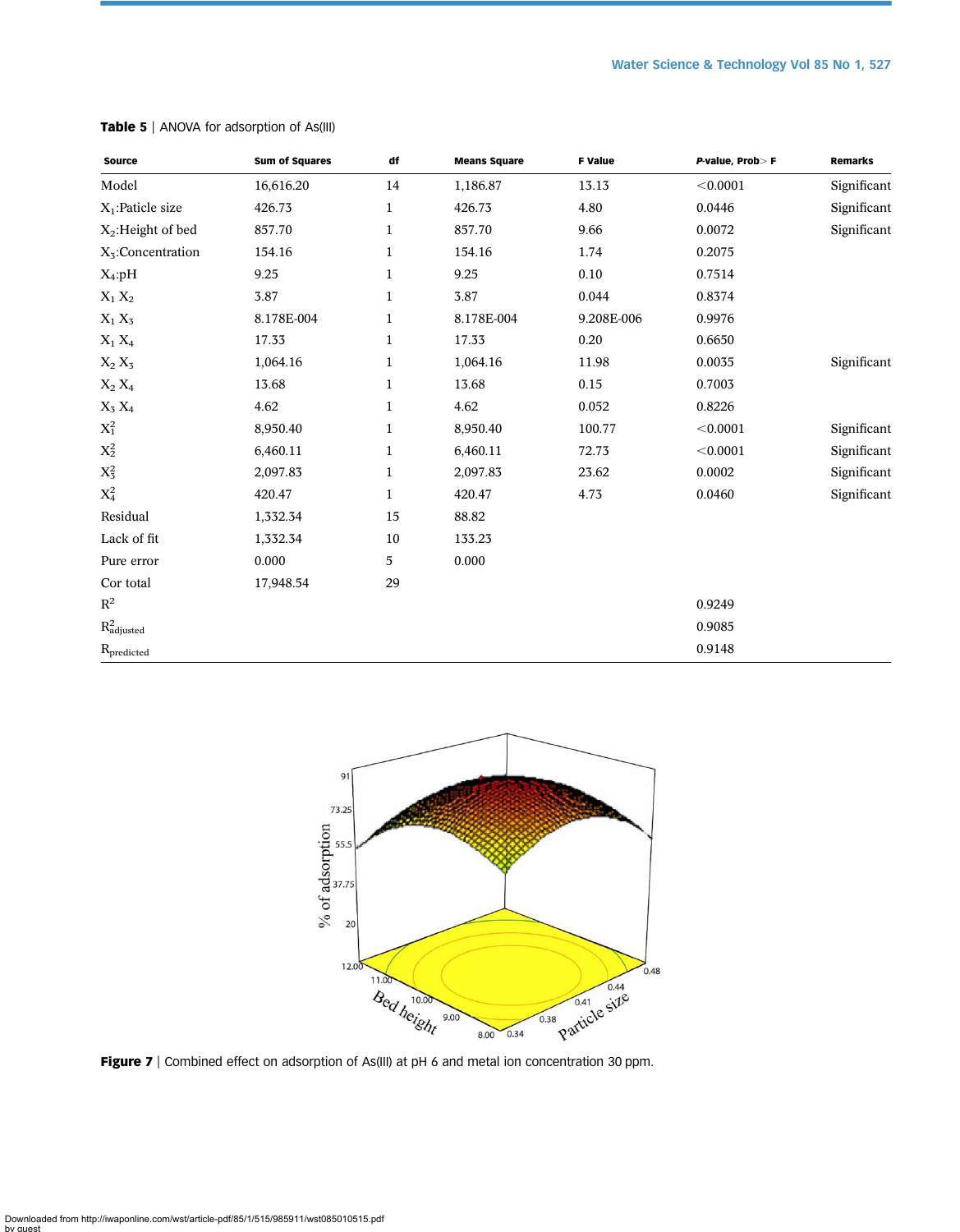<span id="page-13-0"></span>

Figure 8 | Combined effect on adsorption of As(III) at pH 6 and particle size 0.39 mm.



Figure 9 | Combined effect on adsorption of As(III) at particle size 0.39 mm and bed height 10 cm.

# Optimization of adsorption of As(III)

The adsorption percentage of As(III) at different pH keeping constant particles size (0.39 mm) and bed height (10 cm) are measured. It has been observed that at pH 10, the adsorption percentage of As(III) is 89.91, whereas, at pH 6, it is 90.88% (see [Table 4](#page-11-0)), which is higher than at pH 10. Figure 9 shows the combined effect of the parameter on the adsorption percentage of the As(III). It can be seen that maximum adsorption percentage is 90.88 at pH 6, and initial concentration 30 ppm (at fixed particle size: 0.39 mm; bed height: 10 cm). [Figure 10](#page-14-0) represents the predicted optimized region for the adsorption of As(III) at a fixed particle size and fixed bed height. The predicted value is in agreement with experimental value at same operational conditions. Hence, the most favorable adsorption conditions for the present adsorption process of As(III) by the guava leaf powder as an adsorbent have been ascertained at an average particle size of 0.39 mm; bed height of 10 cm; initial ion concentration of 30 ppm, and pH 6 to achieve the optimum adsorption of As(III) 90.88% for this design condition. [Table 6](#page-14-0) shows the optimized condition for As(III) adsorption.

[Figure 11](#page-14-0) shows that the plot predicted versus actual values, which lie mostly along the diagonal lines with little deviation. This indicates the quadratic model that has been used is fit for the process.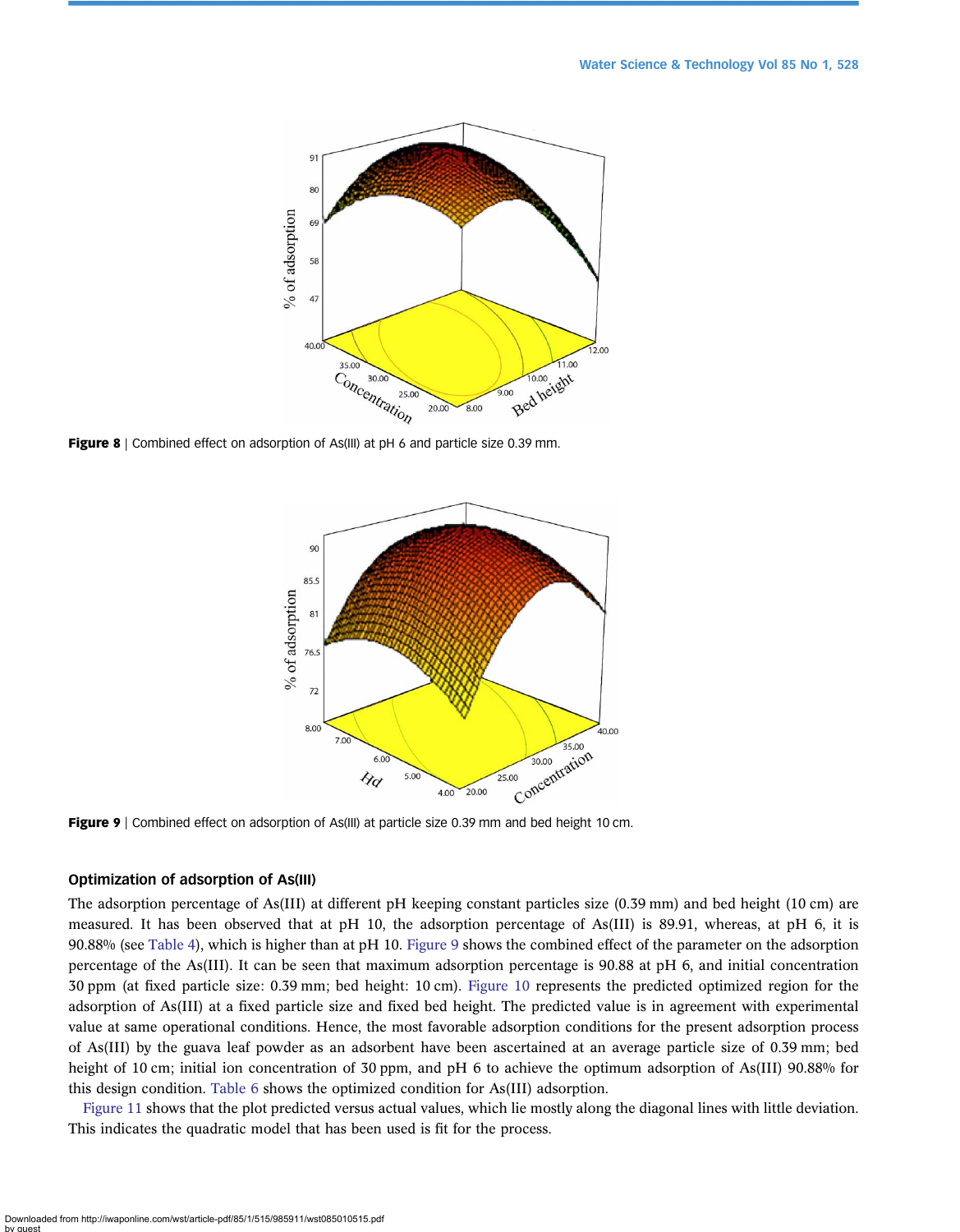<span id="page-14-0"></span>

#### Figure 10 | Location of the optimum region for adsorption of As(III).

# Table 6 | Optimized parameters for As(III) adsorption

|                        |             |                |    | As(III) adsorption percentage (Y) |                 |
|------------------------|-------------|----------------|----|-----------------------------------|-----------------|
| $D_{\text{nav}}$ in mm | $H_s$ in cm | $c_i$ , in ppm | pН | <b>Predicted</b>                  | <b>Observed</b> |
| 0.39                   | 10          | 30             |    | 89.1934                           | 90.88           |



Figure 11 | Predicted vs. actual adsorption percentage of As(III).

# Adsorption isotherm study

The researchers have used several existing models to describe the impact of concentration of arsenic on the porous surface of the adsorbents. The most commonly used models (Freundlich and Langmuir) are used to describe the experimental data. The arsenic adsorption isotherm followed the linearized Freundlich model, as shown in [Figure 12.](#page-15-0) The relation between the metal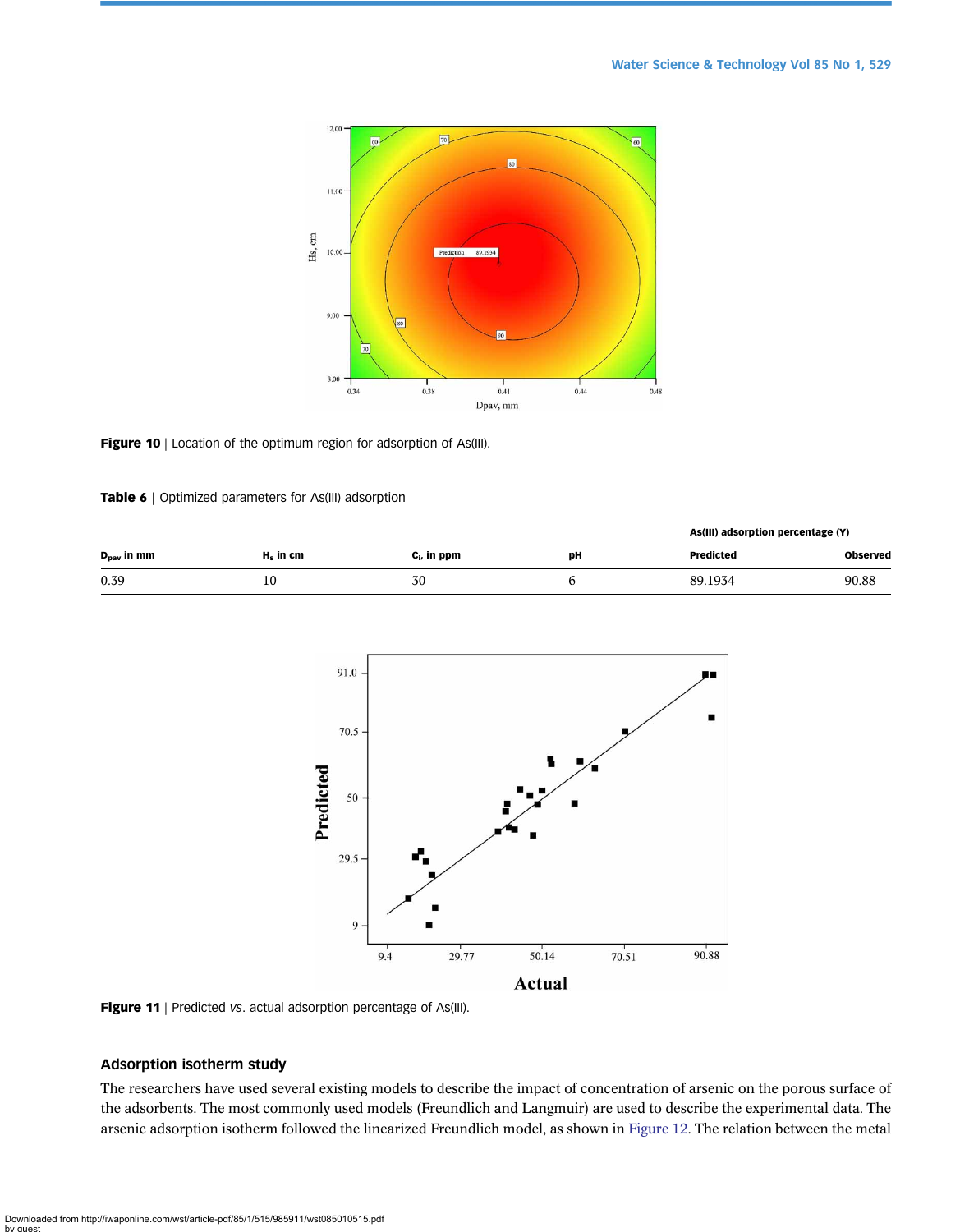<span id="page-15-0"></span>

**Figure 12** | Adsorption isotherm model of Freundlich for As(III) adsorption.

uptake capacity ' $q_e$ ' (mg/g) of adsorbent with the residual metal ion concentration ' $C_e$ ' (mg/L) at equilibrium is given in Equation (3)

$$
\ln q_e = \ln K + \frac{1}{n} \ln C_e \tag{3}
$$

where the intercept lnK is a measure of the adsorbent capacity, and the slope  $1/n$  is the adsorption intensity. In the present investigation for Freundlich model,  $R^2$  is found to be 0.9646. The values of the constants k and  $1/n$  have been calculated as 13.367 and 0.934, respectively. The value of  $1/n$  should be less than one for favorable adsorption, and the value is in line with the value found out for the present investigation, i.e.,  $0.934 < 1$ .

According to the Langmuir isotherm, single layer adsorption of adsorbates takes place on the adsorbent surface. The uptake to the equilibrium liquid concentration  $(C_e)$  is given in Equation (4).

$$
q_e = (K_L b C_e / 1 + b C_e) \tag{4}
$$

The Langmuir adsorption isotherm is shown in [Figure 13.](#page-16-0) The uptake of As(III) ions occurs on a homogeneous surface of guava leaf powder by single layer adsorption without the interaction between adsorbed molecules ([Balasubramanian](#page-18-0) [et al.](#page-18-0) 2009).

[Table 7](#page-16-0) shows that the Langmuir model is best suited for high linear regression coefficients  $R^2$  (0.9818) of the experimental data for As(III) ions, which reveals that adsorption occurs at monolayers of solid–liquid phase interaction. The adsorption capacity  $(K_L)$  is found to be 118.22 mg of As(III) per gram of adsorbent (*Psidium guajava*). [Table 8](#page-16-0) shows the comparative study of arsenic adsorption on different investigators' different adsorbents with the present study.

# Desorption study

The desorption phenomena of As(III) from used guava leaf powder is investigated using solvent elution (see [Figure 14\)](#page-17-0). The studies of desorption phenomena assist in understanding the adsorption mechanism and also to examine the firmness of the prepared adsorbents. During the solvent elution study, the adsorbent (i.e., guava leaf powder) was initially separated from the solution for further action (Mall *[et al.](#page-18-0)* 2006; [Suresh](#page-19-0) *et al.* 2011). The As(III) loaded on dry guava leaf powder of 0.2 g was then stirred at 150 rpm in a 250 mL beaker carrying 50 mL of test solution (0.1 N) each of hydrochloric acid (HCl), sulfuric acid (H<sub>2</sub>SO<sub>4</sub>), nitric acid (HNO<sub>3</sub>), caustic soda (NaOH), and distilled water (H<sub>2</sub>O) and of investigating concentrations at 25 °C for 10 h in a mechanical shaker. At the above-said conditions, the metal ions migrated from the adsorbents to the bulk solution of acid until the establishment of a new equilibrium exists. HCl is observed as a potential solvent for desorption of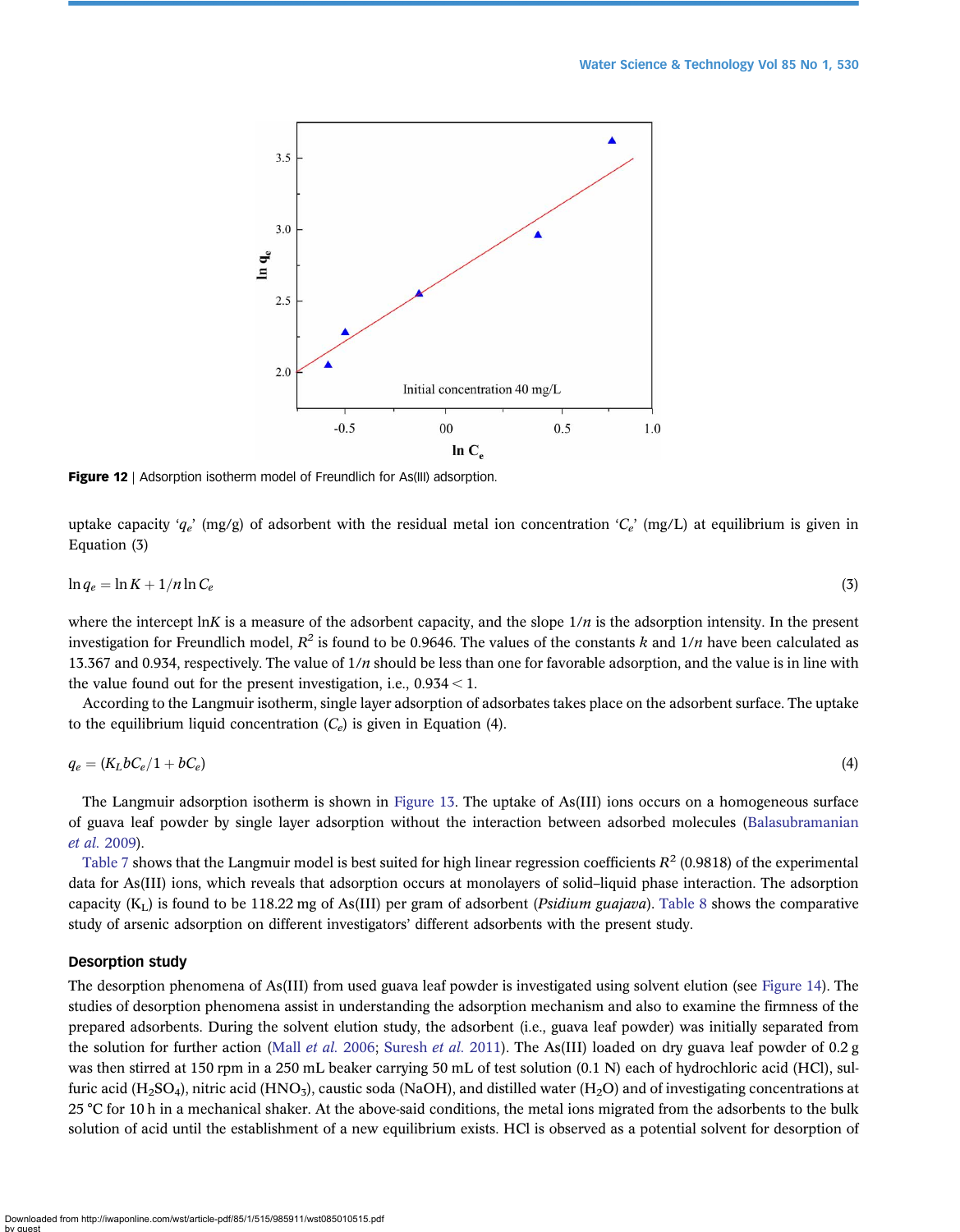<span id="page-16-0"></span>

Figure 13 | Adsorption isotherm model of Langmuir for As(III) adsorption.

# Table 7 | Adsorption isotherms parameter at pH 6 for As(III) removal

| Freundlich model for As(III) at 25 °C |         |       | Langmuir model for As(III) at 25 °C |        |        |
|---------------------------------------|---------|-------|-------------------------------------|--------|--------|
| $R^2$                                 | K(mg/g) | l/n   | $K_L$ (mg/g)                        | b(L/g) | $D^2$  |
| 0.9646                                | 13.367  | 0.934 | 118.22                              | 0.015  | 0.9818 |

Table 8 | Comparative study for adsorption % of As(III) with the other adsorbents and activated guava leaf powder

| <b>Adsorbent</b>                      | Adsorption % of As(III) | <b>References</b>           |
|---------------------------------------|-------------------------|-----------------------------|
| Kaolinite, surfactant modified        | 70                      | Li <i>et al.</i> (2007)     |
| $Ti(SO_4)_2$                          | 90                      | Sun <i>et al.</i> (2013)    |
| Iron reduced graphite-oxide           | 9.10                    | Wang <i>et al.</i> (2014)   |
| Moringaoleifera                       | 71.3                    | Sumathi & Alagumuthu (2014) |
| Ferruginous manganese ore             | 72.58                   | Chakraborty et al. (2002)   |
| Lamarck seed powder                   | 60.21                   | Kumari et al. (2006)        |
| Red mud                               | 37.3                    | Altundogan et al. (2000)    |
| Sea nodule polymetallic               | 90                      | Maity <i>et al.</i> (2005)  |
| Activated red mud                     | 37.5                    | Vithanage et al. (2007)     |
| $Al_2O_5/Fe(OH)_5$                    | 90                      | Suresh <i>et al.</i> (2011) |
| Java plum seed                        | 78 to 87                | Shakoor et al. (2019)       |
| Solid tea waste                       | 74                      | Shakoor et al. (2019)       |
| Pomegranate peel                      | 65                      | Shakoor et al. (2019)       |
| Pea nutshell biochar                  | >90                     | Sattar <i>et al.</i> (2019) |
| Soya bean seed                        | 42.74                   | Gaur et al. (2018)          |
| Psidium guajava (guava leaves powder) | 90.88                   | Present Study               |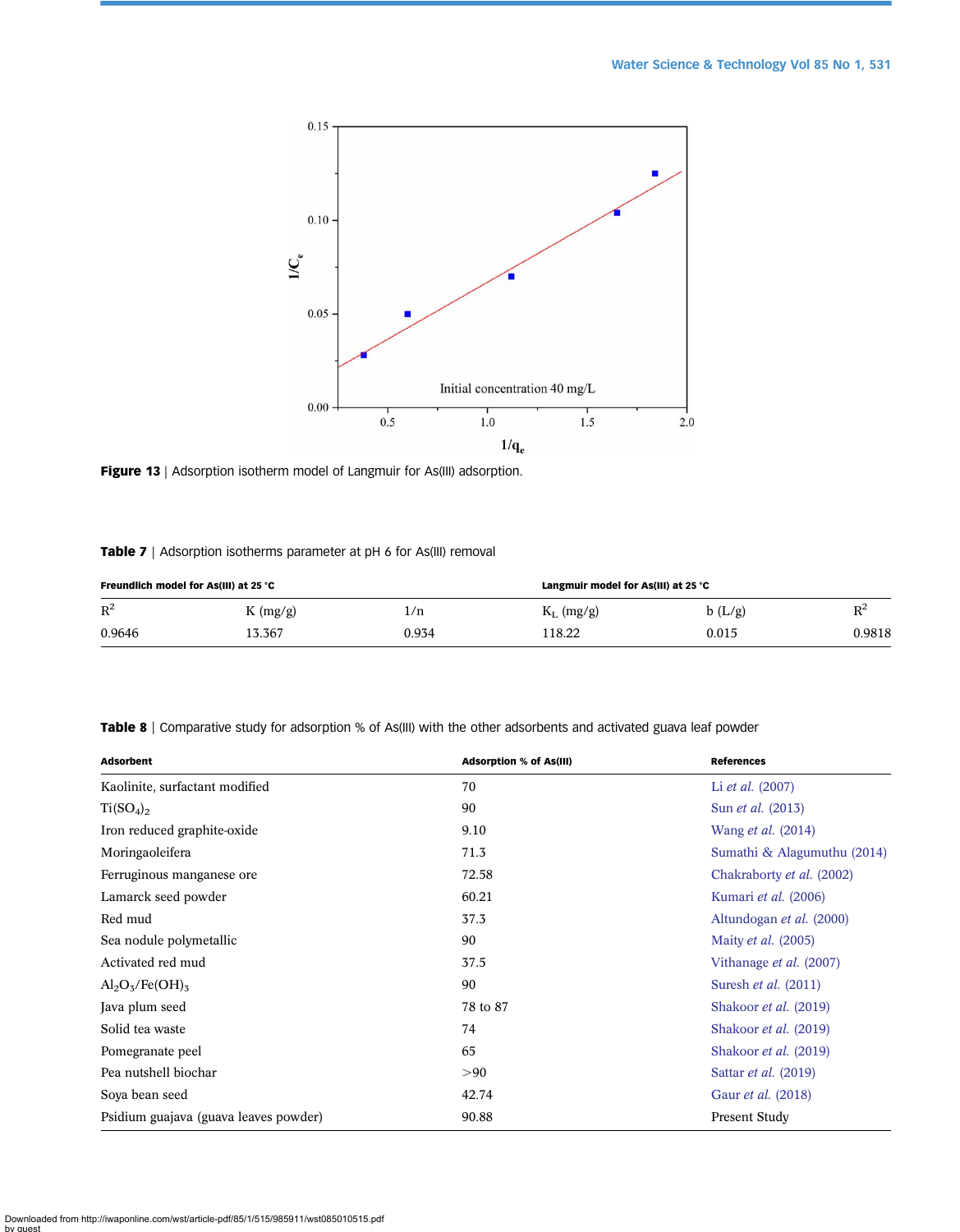<span id="page-17-0"></span>

Figure 14 | Desorption of As(III) by different solvent at 25 °C.

As(III) compare to other solvents. The same kind of results were reported for the biosorption of, Ni(II), Cd(II), Co(II) and Zn(II) on the cellulose surface of the orange peels (Aimal *[et al.](#page-18-0)* 2000; Li *et al.* 2008). This specifies that ion exchange takes place during the adsorption process. Hence, the adsorbent's recovery of adsorbed arsenic ions is possible, and adsorbent can be reused, which is most important for industrial application.

# **CONCLUSION**

In the present study, the guava leave powder has been taken as an alternative adsorbent to remove As(III) from the arsenic solution synthesized in the laboratory. RSM-based CCD and quadratic polynomial have been used to model and optimize the four process parameters on As(III) adsorption from arsenic-contaminated aqueous solution using guava leave powder. The four process parameters are listed as concentration of metal ion, the average particle size of the adsorbent, and the adsorbent's bed height and pH of the aqueous solution. The mathematical model equation is presented for adsorption of As(III) from an aqueous phase taking a group of data from the experiment and the ANOVA. The 3D response surface plots obtained from the models depict the impact of the process variables on As(III) adsorption. The model equation, which has given the predicted value, is in line with the observed values. Based on a quadratic polynomial, the average particle size of 0.39 mm; static bed height of 10 cm; initial ion concentration of 30 ppm; and pH 6 have been optimized as the most favorable levels of the variables to acquire the best adsorption (i.e., 90.88%) of As(III).

The results are encouraging for future application of guava leaf powder, and scale-up trials can be taken up for a possible commercial application. The data submitted may be useful for designing an economically feasible process using a batch reactor to remove As(III) from contaminated groundwater or industrial wastewater. The efficacy of the adsorbents in the removal of As(III) can be improved by being embedded with other suitable materials. The used adsorbent can be utilized for making plywood as it is a bio-adsorbent.

# ACKNOWLEDGEMENTS

The authors would like to acknowledge the Sophisticated Analytical Instruments Facility and Department of Chemical Engineering, IIT Madras for providing SEM, FTIR and AAS analysis facilities. The authors also acknowledge the GIET University, Gunupur for providing laboratory facility to carry out the experiments. The authors also acknowledge Prem Sai (Tackle) for his help to draw the figure.

# CONFLICT OF INTEREST

The authors declare that they have no known competing financial interests or personal relationships that could have appeared to influence the work reported in this paper.

# DATA AVAILABILITY STATEMENT

All relevant data are included in the paper or its Supplementary Information.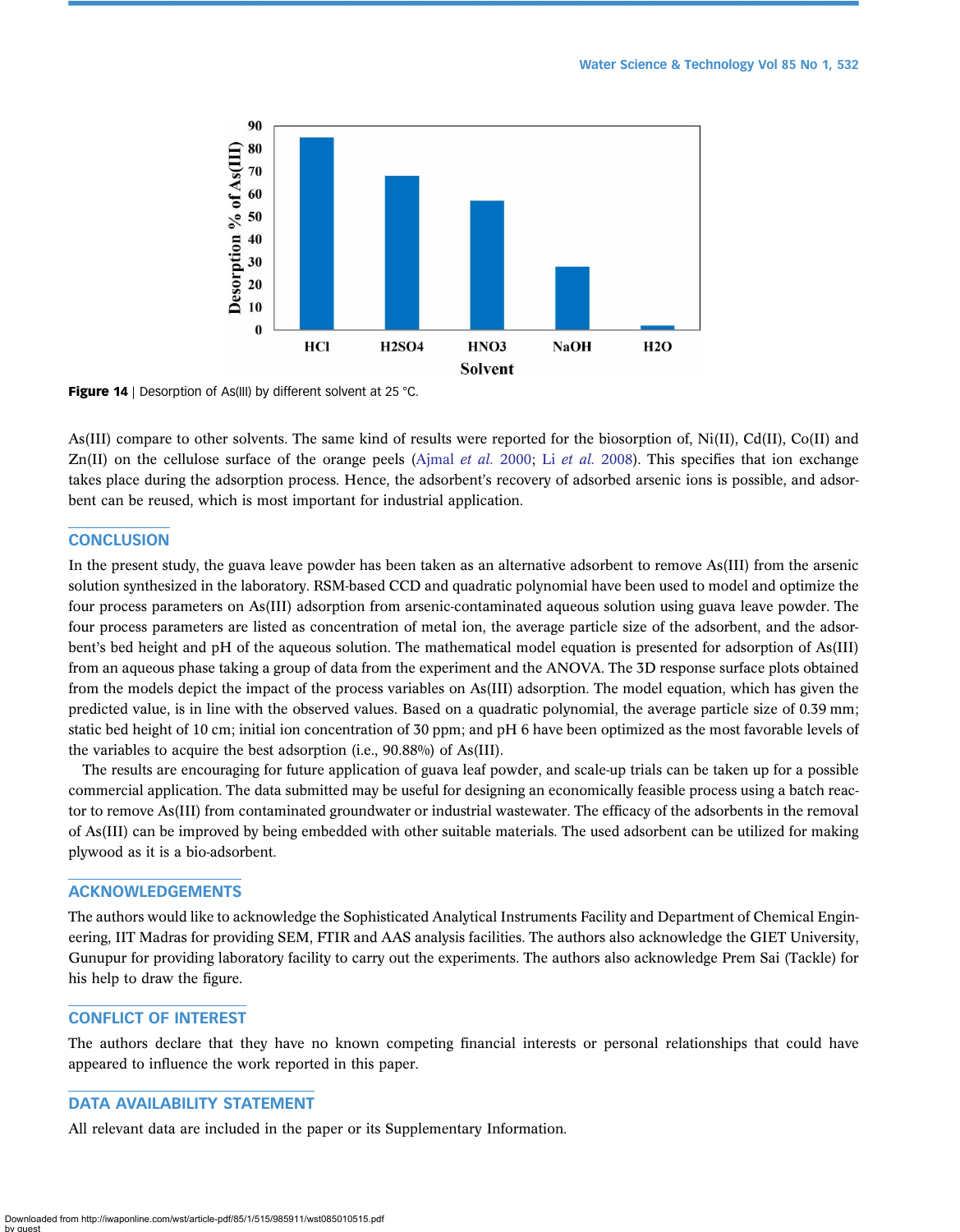# <span id="page-18-0"></span>**REFERENCES**

Acharya, J., Kumar, U. & Rafi, P. M. 2018 Removal of heavy metal ions from wastewater by chemically modified agricultural waste material as a potential adsorbent-A review. Int. J. Curr. Eng. Technol. 8, 526–530.

Agarwal, M. & Singh, K. 2017 [Heavy metal removal from wastewater using various adsorbents: a review.](http://dx.doi.org/10.2166/wrd.2016.104) *J. Water Reuse Desalin.* 7, 387-419.

- Ajmal, M., Rao, R. A. K., Ahmad, R. & Ahmad, J. 2000 [Adsorption studies on citrus reticulata \(fruit peel of an orange\): removal and recovery](http://dx.doi.org/10.1016/S0304-3894(00)00234-X) [of Ni \(II\) from electroplating wastewater.](http://dx.doi.org/10.1016/S0304-3894(00)00234-X) J. Hazard. Mater. 79, 117–131.
- Altundogan, H. S., Tumen, F. & Bldik, M. 2000 [Arsenic removal from aqueous solution by adsorption on red mud.](http://dx.doi.org/10.1016/S0956-053X(00)00031-3) Waste Manage. 20, 761–767.
- Alwared, A. I. & Jaber, W. S. 2020 Spiral path three phase fl[uidized bed reactor for treating wastewater contaminated with engine oil](http://dx.doi.org/10.1007/s13201-020-01290-4). Appl. Water Sci. 10, 1–11.
- Balasubramanian, N., Kojima, T. & Srinivasakannan, C. 2009 [Arsenic removal through electrocoagulation: kinetic and statistical modeling.](http://dx.doi.org/10.1016/j.cej.2009.06.038) Chem. Eng. J. 155, 76–82.
- Chakraborty, S., Durej, V., Bhattacharjee, G., Maity, S. & Bhattacharjee, S. 2002 [Removal of arsenic from groundwater using low-cost](http://dx.doi.org/10.1016/S0043-1354(01)00234-2) [ferruginous manganese ore.](http://dx.doi.org/10.1016/S0043-1354(01)00234-2) Water Res. 36, 625–632.
- Chio, C. P., Lin, M. C. & Liao, C. M. 2009 [Low-cost farmed shrimp shells could remove arsenic from solutions kinetically.](http://dx.doi.org/10.1016/j.jhazmat.2009.06.086) J. Hazard. Mater. 17, 859–886.
- Christen, K. 2001 [The arsenic threat worsens.](http://dx.doi.org/10.1021/es012394f) Environ. Sci. Technol. 35, 286–291.
- Dora, T. K., Mohanty, Y. K., Roy, G. K. & Sarangi, B. 2013 [Adsorption studies of As\(III\) from wastewater with a novel adsorbent in a three](http://dx.doi.org/10.1016/j.jece.2013.04.011)phase fl[uidized bed by using the response surface method](http://dx.doi.org/10.1016/j.jece.2013.04.011). *J. Environ. Chem. Eng.* 1, 150–158.
- Gaur, N., Kukreja, A., Yadav, M. & Tiwari, A. 2018 [Adsorptive removal of lead and arsenic from aqueous solution using soya bean as a novel](http://dx.doi.org/10.1007/s13201-017-0639-9) [biosorbent: equilibrium isotherm and thermal stability studies](http://dx.doi.org/10.1007/s13201-017-0639-9). Appl. Water Sci. 8, 1–12.
- Genc, H., Tell, J. C., Mc Conchie, D. & Schuiling, O. 2003 [Adsorption of arsenate from water using neutralized red mud.](http://dx.doi.org/10.1016/S0021-9797(03)00447-8) *J. Colloid Interface* Sci. 264, 327–334.
- Genc, H., Tell, J. C. & Mc Conchie, D. 2004 [Increasing the arsenate adsorption capacity of neutralized red mud \(Bauxsol\).](http://dx.doi.org/10.1016/j.jcis.2003.10.011) J. Colloid Interface Sci. 271, 313–320.
- Giri, A. K., Patel, R. K., Mahapatra, S. S. & Mishra, P. C. 2013 [Biosorption of arsenic \(III\) from aqueous solution by living cells of Bacillus](http://dx.doi.org/10.1007/s11356-012-1249-6) [cereus.](http://dx.doi.org/10.1007/s11356-012-1249-6) Environ. Sci. Pollut. Res. 20, 1281–1291.
- Goel, R., Kapoor, S. K., Mishra, K. Q. & Sharma, R. K. 2004 Removal of arsenic from water by using different adsorbents. Indian J. Chem. Technol. 11, 518–525.
- Goel, J., Kadirvelu, K., Rajagopal, C. & Garg, V. K. 2005 [Removal of lead \(II\) by adsorption using treated granular activated carbon: batch and](http://dx.doi.org/10.1016/j.jhazmat.2005.05.032) [column studies](http://dx.doi.org/10.1016/j.jhazmat.2005.05.032). J. Hazard. Mater. 125, 211–220.
- Gu, Z., Fang, J. & Deng, B. 2005 [Preparation and evaluation of GAC-based iron-containing adsorbents for arsenic removal.](http://dx.doi.org/10.1021/es048179r) *Environ. Sci.* Technol. 39, 3833–3843.
- Kamsonlian, S., Suresh, S., Majumder, C. B. & Chand, S. 2012 [Biosorption of arsenic from contaminated water onto solid Psidiumguajava](http://dx.doi.org/10.1080/10889868.2012.665962) [leaf surface: equilibrium, kinetics, thermodynamics, and desorption study](http://dx.doi.org/10.1080/10889868.2012.665962). Bioremediation. J. 16, 97–112.
- Katsoyiannis, I. A. & Zouboulis, A. I. 2004 [Application of biological processes for the removal of arsenic from ground waters](http://dx.doi.org/10.1016/j.watres.2003.09.011). Water Res. 38, 17–26.
- Kumar, M. & Puri, A. 2012 [A review of permissible limits of drinking water.](http://dx.doi.org/10.4103/0019-5278.99696) Indian J. Occup. Environ. Med. 16, 40-44.
- Kumari, P., Sharma, P., Srivastava, S. & Srivastava, M. M. 2006 [Biosorption studies on shelled Morgana oleifera Lamarck seed powder:](http://dx.doi.org/10.1016/j.minpro.2005.10.001) [removal and recovery of arsenic from aqueous system](http://dx.doi.org/10.1016/j.minpro.2005.10.001). Int. J. Miner. Process 78, 131-139.
- Li, Z., Beachner, R., McManama, Z. & Hanlie, H. 2007 [Sorption of arsenic by surfactant modi](http://dx.doi.org/10.1016/j.micromeso.2007.03.038)fied zeolite and kaolinite. Mesopor Mater. 105, 291–297.
- Li, X., Tang, Y., Cao, X., Lu, D., Luo, F. & Shao, W. 2008 [Preparation and evaluation of orange peel cellulose adsorbents for effective removal](http://dx.doi.org/10.1016/j.colsurfa.2007.11.031) [of cadmium, zinc, cobalt and nickel](http://dx.doi.org/10.1016/j.colsurfa.2007.11.031). Colloids Surf. A 317, 512–521.
- Maiti, A., Thakur, B. K., Basu, J. K. & De, S. 2013 [Comparison of treated laterite as an arsenic adsorbent from different locations and](http://dx.doi.org/10.1016/j.jhazmat.2012.06.036) [performance of best](http://dx.doi.org/10.1016/j.jhazmat.2012.06.036) filter under field conditions. J. Hazard. Mater. 262, 1176–1186.
- Maity, S., Chakraborty, S., Bhattacharjee, S. & Roy, B. C. 2005 [A study on arsenic adsorption on polymetallic sea nodule in the aqueous](http://dx.doi.org/10.1016/j.watres.2005.04.054) [medium](http://dx.doi.org/10.1016/j.watres.2005.04.054). Water Res. 39, 2579–2590.
- Mall, I. D., Srivastava, V. C., Kumar, G. V. A. & Mishra, I. M. 2006 [Characterization and utilization of mesoporous fertilizer plant waste](http://dx.doi.org/10.1016/j.colsurfa.2005.12.017) [carbon for adsorptive removal of dyes from aqueous solution](http://dx.doi.org/10.1016/j.colsurfa.2005.12.017). Colloids Surf. A 278, 175–187.
- Mandal, S., Sahu, M. K. & Patel, R. K. 2013 [Adsorption studies of arsenic \(III\) removal from water by zirconium polyacrylamide hybrid](http://dx.doi.org/10.1016/j.wri.2013.09.003) [material \(ZrPACM-43\).](http://dx.doi.org/10.1016/j.wri.2013.09.003) Water Resour. Ind. 4, 51–67.
- Manju, G. N., Raji, C. & Anirudhan, T. S. 1998 [Evaluation of coconut husk carbon for the removal of arsenic from water.](http://dx.doi.org/10.1016/S0043-1354(98)00068-2) Water Res. 32, 3062–3070.
- Mohan, D., Pittman Jr., C. U., Bricka, M., Smith, F., Yancey, B., Mohammad, J., Steele, P. H., Alexandre-Franco, M. F., Serrano, V. G. & Gong, H. 2007 [Sorption of arsenic, cadmium, and lead by chars produced from fast pyrolysis of wood and bark during bio-oil production.](http://dx.doi.org/10.1016/j.jcis.2007.01.020) J. Colloid Interface Sci. 310, 57–73.

Downloaded from http://iwaponline.com/wst/article-pdf/85/1/515/985911/wst085010515.pdf by guest